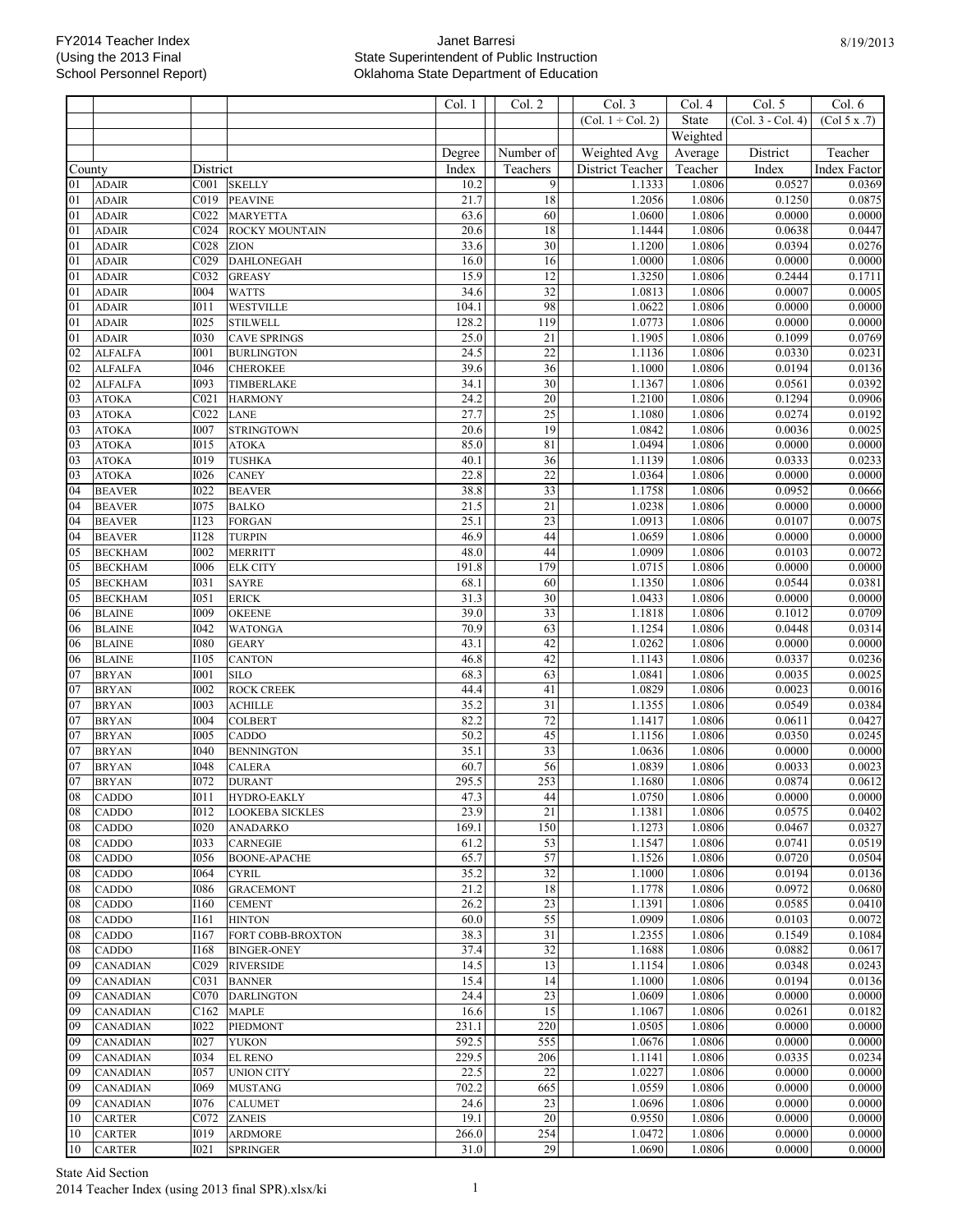|                      |                                |                  |                                | Col. 1          | Col. 2          | Col. 3                 | Col. 4           | Col. 5            | Col. 6                                     |
|----------------------|--------------------------------|------------------|--------------------------------|-----------------|-----------------|------------------------|------------------|-------------------|--------------------------------------------|
|                      |                                |                  |                                |                 |                 | (Col. $1 \div$ Col. 2) | <b>State</b>     | (Col. 3 - Col. 4) | $\overline{(\text{Col } 5 \text{ x } .7)}$ |
|                      |                                |                  |                                |                 |                 |                        | Weighted         |                   |                                            |
|                      |                                |                  |                                | Degree          | Number of       | Weighted Avg           | Average          | District          | Teacher                                    |
| $\overline{C}$ ounty |                                | District         |                                | Index           | Teachers        | District Teacher       | Teacher          | Index             | Index Factor                               |
| 10                   | <b>CARTER</b>                  | <b>I027</b>      | <b>PLAINVIEW</b>               | 129.8           | 111             | 1.1694                 | 1.0806           | 0.0888            | 0.0621                                     |
| 10                   | <b>CARTER</b>                  | 1032             | <b>LONE GROVE</b>              | 133.7           | 124             | 1.0782                 | 1.0806           | 0.0000            | 0.0000                                     |
| 10                   | <b>CARTER</b>                  | <b>I043</b>      | <b>WILSON</b>                  | 44.2            | 40              | 1.1050                 | 1.0806           | 0.0244            | 0.0171                                     |
| $10\,$               | <b>CARTER</b>                  | 1055             | <b>HEALDTON</b>                | 48.9            | 44              | 1.1114                 | 1.0806           | 0.0308            | 0.0215                                     |
| 10                   |                                | 1074             | <b>FOX</b>                     | 26.2            | 24              | 1.0917                 | 1.0806           | 0.0111            | 0.0077                                     |
| 10                   | <b>CARTER</b><br><b>CARTER</b> | <b>I077</b>      | <b>DICKSON</b>                 | 101.9           | 97              | 1.0505                 | 1.0806           | 0.0000            | 0.0000                                     |
|                      |                                |                  |                                |                 | 13              |                        |                  |                   |                                            |
| 11                   | <b>CHEROKEE</b>                | C <sub>010</sub> | <b>LOWREY</b>                  | 14.3            |                 | 1.1000                 | 1.0806           | 0.0194            | 0.0136                                     |
| 11                   | <b>CHEROKEE</b>                | C <sub>014</sub> | <b>NORWOOD</b>                 | 20.4            | 17              | 1.2000                 | 1.0806           | 0.1194            | 0.0836                                     |
| 11                   | <b>CHEROKEE</b>                | C <sub>021</sub> | <b>WOODALL</b>                 | 46.2            | 40              | 1.1550                 | 1.0806           | 0.0744            | 0.0521                                     |
| 11                   | <b>CHEROKEE</b>                | C <sub>026</sub> | <b>SHADY GROVE</b>             | 21.5            | 17              | 1.2647                 | 1.0806           | 0.1841            | 0.1289                                     |
| 11                   | <b>CHEROKEE</b>                | C031             | <b>PEGGS</b>                   | 19.4            | 18              | 1.0778                 | 1.0806           | 0.0000            | 0.0000                                     |
| 11                   | <b>CHEROKEE</b>                | C034             | <b>GRAND VIEW</b>              | 52.3            | 47              | 1.1128                 | 1.0806           | 0.0322            | 0.0225                                     |
| 11                   | <b>CHEROKEE</b>                | CO44             | <b>BRIGGS</b>                  | 46.5            | 40              | 1.1625                 | 1.0806           | 0.0819            | 0.0573                                     |
| 11                   | <b>CHEROKEE</b>                | C066             | <b>TENKILLER</b>               | 36.5            | 30              | 1.2167                 | 1.0806           | 0.1361            | 0.0952                                     |
| 11                   | <b>CHEROKEE</b>                | 1006             | <b>KEYS</b>                    | 64.6            | 61              | 1.0590                 | 1.0806           | 0.0000            | 0.0000                                     |
| 11                   | <b>CHEROKEE</b>                | <b>I016</b>      | <b>HULBERT</b>                 | 57.2            | $\overline{52}$ | 1.1000                 | 1.0806           | 0.0194            | 0.0136                                     |
| 11                   | <b>CHEROKEE</b>                | 1035             | TAHLEQUAH                      | 303.0           | 282             | 1.0745                 | 1.0806           | 0.0000            | 0.0000                                     |
| 11                   | <b>CHEROKEE</b>                | T001             | CHEROKEE IMMERSION CHARTER SCH | 17.7            | 17              | 1.0412                 | 1.0806           | 0.0000            | 0.0000                                     |
| 12                   | <b>CHOCTAW</b>                 | C003             | <b>GRANT</b>                   | 18.5            | 16              | 1.1563                 | 1.0806           | 0.0757            | 0.0530                                     |
| 12                   | <b>CHOCTAW</b>                 | CO <sub>21</sub> | <b>SWINK</b>                   | 10.2            | 10              | 1.0200                 | 1.0806           | 0.0000            | 0.0000                                     |
| 12                   | <b>CHOCTAW</b>                 | <b>I001</b>      | <b>BOSWELL</b>                 | 31.1            | 28              | 1.1107                 | 1.0806           | 0.0301            | 0.0211                                     |
| 12                   | <b>CHOCTAW</b>                 | <b>I002</b>      | <b>FORT TOWSON</b>             | 39.2            | 39              | 1.0051                 | 1.0806           | 0.0000            | 0.0000                                     |
| 12                   | CHOCTAW                        | <b>I004</b>      | <b>SOPER</b>                   | 34.2            | 32              | 1.0688                 | 1.0806           | 0.0000            | 0.0000                                     |
| 12                   | CHOCTAW                        | 1039             | <b>HUGO</b>                    | 95.3            | 88              | 1.0830                 | 1.0806           | 0.0024            | 0.0016                                     |
| 13                   | <b>CIMARRON</b>                | <b>I002</b>      | <b>BOISE CITY</b>              | 30.9            | 28              | 1.1036                 | 1.0806           | 0.0230            | 0.0161                                     |
| 13                   | <b>CIMARRON</b>                | <b>I010</b>      | <b>FELT</b>                    | 13.0            | 12              | 1.0833                 | 1.0806           | 0.0027            | 0.0019                                     |
| 13                   | <b>CIMARRON</b>                | I011             | <b>KEYES</b>                   | 15.5            | 15              | 1.0333                 | 1.0806           | 0.0000            | 0.0000                                     |
| 14                   | <b>CLEVELAND</b>               | C <sub>016</sub> | <b>ROBIN HILL</b>              | 19.5            | 18              | 1.0833                 | 1.0806           | 0.0027            | 0.0019                                     |
| 14                   | <b>CLEVELAND</b>               | <b>I002</b>      | <b>MOORE</b>                   | 1,743.1         | 1614            | 1.0800                 | 1.0806           | 0.0000            | 0.0000                                     |
| 14                   | <b>CLEVELAND</b>               | <b>I029</b>      | <b>NORMAN</b>                  | 1,276.7         | 1199            | 1.0648                 | 1.0806           | 0.0000            | 0.0000                                     |
| 14                   | <b>CLEVELAND</b>               | <b>I040</b>      | <b>NOBLE</b>                   | 221.9           | 199             | 1.1151                 | 1.0806           | 0.0345            | 0.0241                                     |
| 14                   | <b>CLEVELAND</b>               | 1057             | <b>LEXINGTON</b>               | 88.2            | 83              | 1.0627                 | 1.0806           | 0.0000            | 0.0000                                     |
| 14                   | <b>CLEVELAND</b>               | 1070             | <b>LITTLE AXE</b>              | 101.3           | 94              | 1.0777                 | 1.0806           | 0.0000            | 0.0000                                     |
| 15                   | <b>COAL</b>                    | COO4             | <b>COTTONWOOD</b>              | 31.5            | 27              | 1.1667                 | 1.0806           | 0.0861            | 0.0602                                     |
| 15                   | COAL                           | <b>I001</b>      | COALGATE                       | 85.3            | 76              | 1.1224                 | 1.0806           | 0.0418            | 0.0292                                     |
| 15                   | <b>COAL</b>                    | 1002             | <b>TUPELO</b>                  | 29.9            | $\overline{25}$ | 1.1960                 | 1.0806           | 0.1154            | 0.0808                                     |
| 16                   | <b>COMANCHE</b>                | C048             | <b>FLOWER MOUND</b>            | 21.3            | 21              | 1.0143                 | 1.0806           | 0.0000            | 0.0000                                     |
| 16                   | <b>COMANCHE</b>                | C049             | <b>BISHOP</b>                  | 35.1            | $\overline{33}$ | 1.0636                 | 1.0806           | 0.0000            | 0.0000                                     |
| 16                   | <b>COMANCHE</b>                | <b>I001</b>      | <b>CACHE</b>                   | 148.3           | 139             | 1.0669                 | 1.0806           | 0.0000            | 0.0000                                     |
| 16                   | <b>COMANCHE</b>                | <b>I002</b>      | <b>INDIAHOMA</b>               | 23.9            | 21              | 1.1381                 | 1.0806           | 0.0575            | 0.0402                                     |
| 16                   | <b>COMANCHE</b>                |                  | 1003 STERLING                  | 39.1            | 34              | 1.1500                 | 1.0806           | 0.0694            | 0.0486                                     |
| 16                   |                                | <b>I004</b>      |                                | 29.0            | 29              |                        | 1.0806           | 0.0000            | 0.0000                                     |
|                      | <b>COMANCHE</b>                |                  | <b>GERONIMO</b>                |                 | 1263            | 1.0000<br>1.1120       |                  | 0.0314            | 0.0219                                     |
| 16                   | <b>COMANCHE</b>                | 1008             | <b>LAWTON</b>                  | 1,404.4<br>39.3 | 37              | 1.0622                 | 1.0806           | 0.0000            |                                            |
| 16                   | <b>COMANCHE</b>                | <b>I009</b>      | <b>FLETCHER</b>                |                 |                 |                        | 1.0806<br>1.0806 |                   | 0.0000<br>0.0000                           |
| 16                   | <b>COMANCHE</b>                | <b>I016</b>      | <b>ELGIN</b>                   | 143.4           | 137             | 1.0467                 |                  | 0.0000            |                                            |
| 16                   | <b>COMANCHE</b>                | I132             | <b>CHATTANOOGA</b>             | 32.3            | 28              | 1.1536                 | 1.0806           | 0.0730            | 0.0511                                     |
| 17                   | <b>COTTON</b>                  | <b>I001</b>      | <b>WALTERS</b>                 | 63.5            | 59              | 1.0763                 | 1.0806           | 0.0000            | 0.0000                                     |
| 17                   | <b>COTTON</b>                  | <b>I101</b>      | <b>TEMPLE</b>                  | 21.7            | 21              | 1.0333                 | 1.0806           | 0.0000            | 0.0000                                     |
| 17                   | <b>COTTON</b>                  | 1333             | <b>BIG PASTURE</b>             | 29.9            | 26              | 1.1500                 | 1.0806           | 0.0694            | 0.0486                                     |
| 18                   | <b>CRAIG</b>                   | C <sub>001</sub> | WHITE OAK                      | 8.1             | $\,$ 8 $\,$     | 1.0125                 | 1.0806           | 0.0000            | 0.0000                                     |
| 18                   | <b>CRAIG</b>                   | 1006             | <b>KETCHUM</b>                 | 62.1            | 55              | 1.1291                 | 1.0806           | 0.0485            | 0.0339                                     |
| 18                   | <b>CRAIG</b>                   | <b>I017</b>      | WELCH                          | 40.2            | 36              | 1.1167                 | 1.0806           | 0.0361            | 0.0252                                     |
| 18                   | <b>CRAIG</b>                   | <b>I020</b>      | <b>BLUEJACKET</b>              | 23.4            | 22              | 1.0636                 | 1.0806           | 0.0000            | 0.0000                                     |
| 18                   | <b>CRAIG</b>                   | I065             | <b>VINITA</b>                  | 143.2           | 127             | 1.1276                 | 1.0806           | 0.0470            | 0.0329                                     |
| 19                   | <b>CREEK</b>                   | C <sub>001</sub> | <b>MILFAY</b>                  | 6.7             | 6               | 1.1167                 | 1.0806           | 0.0361            | 0.0252                                     |
| 19                   | <b>CREEK</b>                   | C008             | <b>LONE STAR</b>               | 68.3            | 65              | 1.0508                 | 1.0806           | 0.0000            | 0.0000                                     |
| 19                   | <b>CREEK</b>                   | C012             | <b>GYPSY</b>                   | 14.1            | 14              | 1.0071                 | 1.0806           | 0.0000            | 0.0000                                     |
| 19                   | <b>CREEK</b>                   | C034             | PRETTY WATER                   | 22.2            | 19              | 1.1684                 | 1.0806           | 0.0878            | 0.0615                                     |
| 19                   | <b>CREEK</b>                   | C035             | <b>ALLEN-BOWDEN</b>            | 28.7            | 28              | 1.0250                 | 1.0806           | 0.0000            | 0.0000                                     |
| 19                   | <b>CREEK</b>                   | 1002             | <b>BRISTOW</b>                 | 155.8           | 140             | 1.1129                 | 1.0806           | 0.0323            | 0.0226                                     |
| 19                   | <b>CREEK</b>                   | <b>I003</b>      | <b>MANNFORD</b>                | 131.1           | 122             | 1.0746                 | 1.0806           | 0.0000            | 0.0000                                     |
| 19                   | <b>CREEK</b>                   | 1005             | <b>MOUNDS</b>                  | 53.6            | 49              | 1.0939                 | 1.0806           | 0.0133            | 0.0093                                     |
| 19                   | <b>CREEK</b>                   | <b>I017</b>      | <b>OLIVE</b>                   | 37.8            | $\overline{35}$ | 1.0800                 | 1.0806           | 0.0000            | 0.0000                                     |
| 19                   | <b>CREEK</b>                   | 1018             | <b>KIEFER</b>                  | 54.8            | 52              | 1.0538                 | 1.0806           | 0.0000            | 0.0000                                     |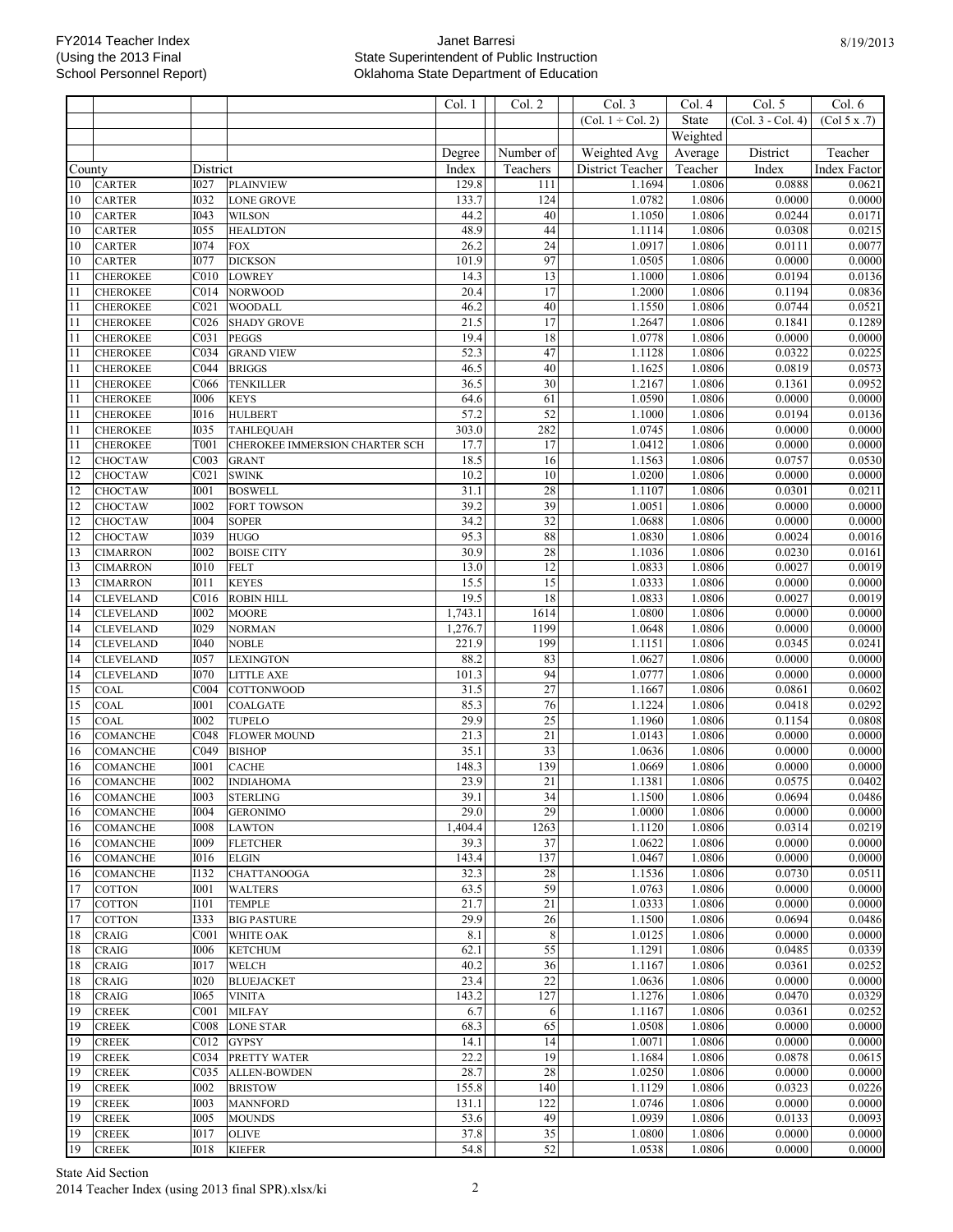|                                   |                                    |                            |                                      | Col. 1         | Col. 2          | Col. 3                 | Col. 4           | Col. 5              | Col. 6              |
|-----------------------------------|------------------------------------|----------------------------|--------------------------------------|----------------|-----------------|------------------------|------------------|---------------------|---------------------|
|                                   |                                    |                            |                                      |                |                 | (Col. $1 \div$ Col. 2) | State            | $(Col. 3 - Col. 4)$ | (Col 5 x .7)        |
|                                   |                                    |                            |                                      |                |                 |                        | Weighted         |                     |                     |
|                                   |                                    |                            |                                      | Degree         | Number of       | Weighted Avg           | Average          | District            | Teacher             |
| County                            |                                    | District                   |                                      | Index          | Teachers        | District Teacher       | Teacher          | Index               | <b>Index Factor</b> |
| 19                                | <b>CREEK</b>                       | 1020                       | <b>OILTON</b>                        | 27.6           | 26              | 1.0615                 | 1.0806           | 0.0000              | 0.0000              |
| 19                                | <b>CREEK</b>                       | I021                       | <b>DEPEW</b>                         | 30.5           | $\overline{27}$ | 1.1296                 | 1.0806           | 0.0490              | 0.0343              |
| 19                                | <b>CREEK</b>                       | <b>I031</b>                | <b>KELLYVILLE</b>                    | 103.4          | 96              | 1.0771                 | 1.0806           | 0.0000              | 0.0000              |
| 19                                | <b>CREEK</b>                       | <b>I033</b>                | <b>SAPULPA</b>                       | 343.0          | 318             | 1.0786                 | 1.0806           | 0.0000              | 0.0000              |
| 19                                | <b>CREEK</b>                       | 1039                       | <b>DRUMRIGHT</b>                     | 58.8           | $\overline{55}$ | 1.0691                 | 1.0806           | 0.0000              | 0.0000              |
| $\overline{20}$                   | <b>CUSTER</b>                      | <b>I005</b>                | ARAPAHO-BUTLER                       | 40.5           | $\overline{35}$ | 1.1571                 | 1.0806           | 0.0765              | 0.0536              |
| 20                                | <b>CUSTER</b>                      | <b>I007</b>                | THOMAS-FAY-CUSTER UNIFIED DIST       | 52.8           | 44              | 1.2000                 | 1.0806           | 0.1194              | 0.0836              |
| 20<br>20                          | <b>CUSTER</b><br><b>CUSTER</b>     | <b>I026</b><br><b>I099</b> | WEATHERFORD<br><b>CLINTON</b>        | 160.2<br>193.2 | 138<br>174      | 1.1609<br>1.1103       | 1.0806<br>1.0806 | 0.0803<br>0.0297    | 0.0562<br>0.0208    |
|                                   | <b>DELAWARE</b>                    | C006                       | <b>CLEORA</b>                        | 18.0           | $\overline{15}$ | 1.2000                 | 1.0806           | 0.1194              | 0.0836              |
| $\frac{21}{21}$                   | <b>DELAWARE</b>                    | C <sub>014</sub>           | <b>LEACH</b>                         | 14.7           | 15              | 0.9800                 | 1.0806           | 0.0000              | 0.0000              |
|                                   | <b>DELAWARE</b>                    | C030                       | <b>KENWOOD</b>                       | 15.8           | $\overline{14}$ | 1.1286                 | 1.0806           | 0.0480              | 0.0336              |
| $\frac{21}{21}$                   | <b>DELAWARE</b>                    | C034                       | <b>MOSELEY</b>                       | 21.1           | 19              | 1.1105                 | 1.0806           | 0.0299              | 0.0209              |
| $\overline{21}$                   | <b>DELAWARE</b>                    | <b>I001</b>                | <b>JAY</b>                           | 155.8          | 144             | 1.0819                 | 1.0806           | 0.0013              | 0.0009              |
| $\overline{21}$                   | <b>DELAWARE</b>                    | <b>I002</b>                | <b>GROVE</b>                         | 204.5          | 184             | 1.1114                 | 1.0806           | 0.0308              | 0.0216              |
| $\overline{21}$                   | <b>DELAWARE</b>                    | <b>I003</b>                | <b>KANSAS</b>                        | 91.2           | 84              | 1.0857                 | 1.0806           | 0.0051              | 0.0036              |
| $\overline{21}$                   | <b>DELAWARE</b>                    | <b>I004</b>                | COLCORD                              | 58.8           | 53              | 1.1094                 | 1.0806           | 0.0288              | 0.0202              |
|                                   | <b>DELAWARE</b>                    | 1005                       | OAKS-MISSION                         | 26.1           | $\overline{23}$ | 1.1348                 | 1.0806           | 0.0542              | 0.0379              |
|                                   | <b>DEWEY</b>                       | <b>I005</b>                | <b>VICI</b>                          | 36.4           | $\overline{35}$ | 1.0400                 | 1.0806           | 0.0000              | 0.0000              |
| $\frac{21}{22}$ $\frac{22}{22}$   | <b>DEWEY</b><br><b>DEWEY</b>       | <b>I008</b><br><b>I010</b> | <b>SEILING</b><br><b>TALOGA</b>      | 52.5<br>18.9   | 44<br>18        | 1.1932<br>1.0500       | 1.0806<br>1.0806 | 0.1126<br>0.0000    | 0.0788<br>0.0000    |
| $\overline{23}$                   | <b>ELLIS</b>                       | <b>I002</b>                | <b>FARGO</b>                         | 24.3           | $\overline{23}$ | 1.0565                 | 1.0806           | 0.0000              | 0.0000              |
|                                   | <b>ELLIS</b>                       | <b>I003</b>                | <b>ARNETT</b>                        | 28.5           | $\overline{25}$ | 1.1400                 | 1.0806           | 0.0594              | 0.0416              |
| $\frac{1}{23}$<br>$\frac{23}{23}$ | <b>ELLIS</b>                       | 1039                       | <b>GAGE</b>                          | 14.8           | 16              | 0.9250                 | 1.0806           | 0.0000              | 0.0000              |
|                                   | <b>ELLIS</b>                       | <b>I042</b>                | <b>SHATTUCK</b>                      | 38.1           | 36              | 1.0583                 | 1.0806           | 0.0000              | 0.0000              |
| $\overline{24}$                   | <b>GARFIELD</b>                    | <b>I001</b>                | <b>WAUKOMIS</b>                      | 30.2           | 30              | 1.0067                 | 1.0806           | 0.0000              | 0.0000              |
| $\overline{24}$                   | <b>GARFIELD</b>                    | <b>IO18</b>                | KREMLIN-HILLSDALE                    | 26.8           | $\overline{25}$ | 1.0720                 | 1.0806           | 0.0000              | 0.0000              |
| 24                                | <b>GARFIELD</b>                    | <b>I042</b>                | <b>CHISHOLM</b>                      | 82.6           | 76              | 1.0868                 | 1.0806           | 0.0062              | 0.0044              |
| 24                                | <b>GARFIELD</b>                    | I047                       | <b>GARBER</b>                        | 34.9           | 31              | 1.1258                 | 1.0806           | 0.0452              | 0.0316              |
| $\overline{24}$                   | <b>GARFIELD</b>                    | 1056                       | PIONEER-PLEASANT VALE                | 53.0           | 46              | 1.1522                 | 1.0806           | 0.0716              | 0.0501              |
| $\overline{24}$                   | <b>GARFIELD</b>                    | <b>I057</b>                | <b>ENID</b>                          | 656.0          | 602             | 1.0897                 | 1.0806           | 0.0091              | 0.0064              |
| 24<br>$\overline{24}$             | <b>GARFIELD</b><br><b>GARFIELD</b> | <b>I085</b><br><b>I094</b> | <b>DRUMMOND</b><br>COVINGTON-DOUGLAS | 32.8<br>29.6   | 29<br>27        | 1.1310<br>1.0963       | 1.0806<br>1.0806 | 0.0504<br>0.0157    | 0.0353<br>0.0110    |
|                                   | <b>GARVIN</b>                      | C016                       | WHITEBEAD                            | 37.7           | 33              | 1.1424                 | 1.0806           | 0.0618              | 0.0433              |
|                                   | <b>GARVIN</b>                      | <b>I002</b>                | <b>STRATFORD</b>                     | 56.7           | 50              | 1.1340                 | 1.0806           | 0.0534              | 0.0374              |
| $\frac{25}{25}$                   | <b>GARVIN</b>                      | <b>I005</b>                | <b>PAOLI</b>                         | 33.7           | 29              | 1.1621                 | 1.0806           | 0.0815              | 0.0570              |
|                                   | <b>GARVIN</b>                      | <b>I007</b>                | <b>MAYSVILLE</b>                     | 35.6           | 31              | 1.1484                 | 1.0806           | 0.0678              | 0.0475              |
| $\frac{25}{25}$ $\frac{25}{25}$   | <b>GARVIN</b>                      | <b>I009</b>                | <b>LINDSAY</b>                       | 101.5          | 93              | 1.0914                 | 1.0806           | 0.0108              | 0.0076              |
|                                   | <b>GARVIN</b>                      | <b>I018</b>                | PAULS VALLEY                         | 122.0          | 106             | 1.1509                 | 1.0806           | 0.0703              | 0.0492              |
|                                   | <b>GARVIN</b>                      | 1038                       | WYNNEWOOD                            | 58.6           | 52              | 1.1269                 | 1.0806           | 0.0463              | 0.0324              |
| $\frac{25}{26}$                   | <b>GARVIN</b>                      | <b>I072</b>                | <b>ELMORE CITY-PERNELL</b>           | 44.4           | 40              | 1.1100                 | 1.0806           | 0.0294              | 0.0206              |
|                                   | <b>GRADY</b>                       | C037                       | <b>FRIEND</b>                        | 16.1           | 16              | 1.0063                 | 1.0806           | 0.0000              | 0.0000              |
| 26                                | <b>GRADY</b>                       | C096                       | <b>MIDDLEBERG</b>                    | 16.6           | 15              | 1.1067                 | 1.0806           | 0.0261              | 0.0182              |
| 26<br>26                          | <b>GRADY</b><br><b>GRADY</b>       | C131<br><b>I001</b>        | <b>PIONEER</b><br><b>CHICKASHA</b>   | 25.4<br>216.5  | 25<br>194       | 1.0160<br>1.1160       | 1.0806<br>1.0806 | 0.0000<br>0.0354    | 0.0000<br>0.0248    |
| $\overline{26}$                   | <b>GRADY</b>                       | <b>I002</b>                | <b>MINCO</b>                         | 48.3           | 42              | 1.1500                 | 1.0806           | 0.0694              | 0.0486              |
| 26                                | <b>GRADY</b>                       | <b>I051</b>                | <b>NINNEKAH</b>                      | 44.5           | 40              | 1.1125                 | 1.0806           | 0.0319              | 0.0223              |
| 26                                | <b>GRADY</b>                       | <b>I056</b>                | <b>ALEX</b>                          | 28.4           | 27              | 1.0519                 | 1.0806           | 0.0000              | 0.0000              |
| 26                                | <b>GRADY</b>                       | <b>I068</b>                | <b>RUSH SPRINGS</b>                  | 58.1           | 54              | 1.0759                 | 1.0806           | 0.0000              | 0.0000              |
| 26                                | <b>GRADY</b>                       | 1095                       | <b>BRIDGE CREEK</b>                  | 108.1          | 98              | 1.1031                 | 1.0806           | 0.0225              | 0.0157              |
| $\overline{26}$                   | <b>GRADY</b>                       | 1097                       | <b>TUTTLE</b>                        | 144.3          | 130             | 1.1100                 | 1.0806           | 0.0294              | 0.0206              |
| 26                                | <b>GRADY</b>                       | 1099                       | <b>VERDEN</b>                        | 27.6           | 24              | 1.1500                 | 1.0806           | 0.0694              | 0.0486              |
| 26                                | <b>GRADY</b>                       | I128                       | AMBER-POCASSET                       | 44.3           | 39              | 1.1359                 | 1.0806           | 0.0553              | 0.0387              |
| 27                                | <b>GRANT</b>                       | 1054                       | <b>MEDFORD</b>                       | 32.6           | 30              | 1.0867                 | 1.0806           | 0.0061              | 0.0042              |
| $\overline{27}$                   | <b>GRANT</b>                       | <b>I090</b>                | POND CREEK-HUNTER                    | 36.7           | 31              | 1.1839                 | 1.0806           | 0.1033              | 0.0723              |
| $\overline{27}$<br>28             | <b>GRANT</b>                       | <b>I095</b><br><b>I001</b> | DEER CREEK-LAMONT                    | 28.9<br>68.2   | 24<br>62        | 1.2042<br>1.1000       | 1.0806<br>1.0806 | 0.1236<br>0.0194    | 0.0865<br>0.0136    |
| 28                                | <b>GREER</b><br><b>GREER</b>       | <b>I003</b>                | <b>MANGUM</b><br><b>GRANITE</b>      | 28.0           | $\overline{25}$ | 1.1200                 | 1.0806           | 0.0394              | 0.0276              |
| 29                                | <b>HARMON</b>                      | 1066                       | <b>HOLLIS</b>                        | 54.9           | 51              | 1.0765                 | 1.0806           | 0.0000              | 0.0000              |
| $\overline{30}$                   | <b>HARPER</b>                      | <b>I001</b>                | <b>LAVERNE</b>                       | 45.2           | 40              | 1.1300                 | 1.0806           | 0.0494              | 0.0346              |
| 30                                | <b>HARPER</b>                      | <b>I004</b>                | <b>BUFFALO</b>                       | 31.3           | 29              | 1.0793                 | 1.0806           | 0.0000              | 0.0000              |
| $\overline{31}$                   | <b>HASKELL</b>                     | C <sub>010</sub>           | WHITEFIELD                           | 12.6           | 12              | 1.0500                 | 1.0806           | 0.0000              | 0.0000              |
| $\overline{31}$                   | <b>HASKELL</b>                     | 1013                       | <b>KINTA</b>                         | 20.8           | 21              | 0.9905                 | 1.0806           | 0.0000              | 0.0000              |
| $\overline{31}$                   | <b>HASKELL</b>                     | 1020                       | <b>STIGLER</b>                       | 113.8          | 104             | 1.0942                 | 1.0806           | 0.0136              | 0.0095              |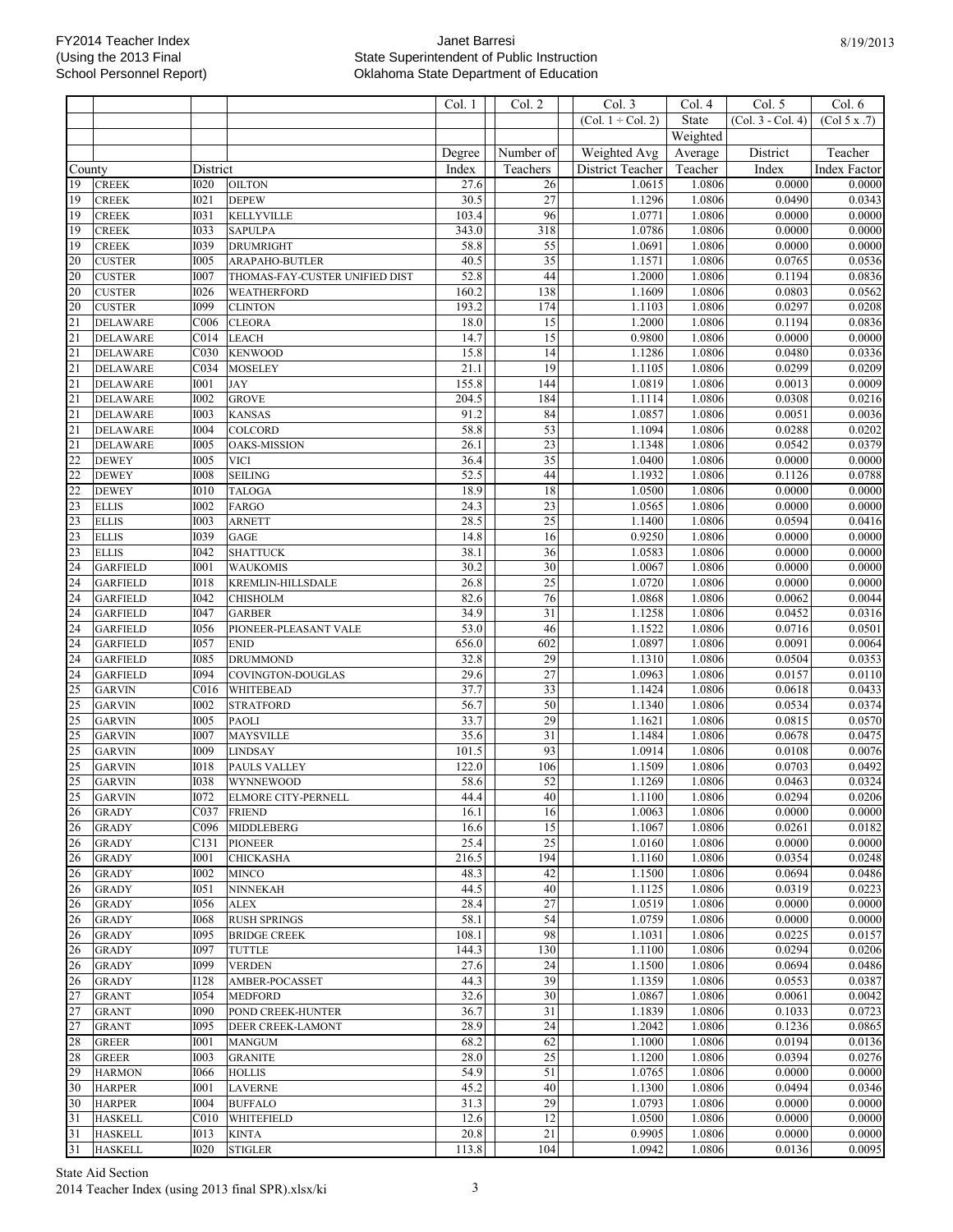|                 |                   |                            |                                  | Col. 1        | Col. 2          | Col.3               | Col. 4           | Col. 5              | Col. 6              |
|-----------------|-------------------|----------------------------|----------------------------------|---------------|-----------------|---------------------|------------------|---------------------|---------------------|
|                 |                   |                            |                                  |               |                 | $(Col. 1 + Col. 2)$ | State            | $(Col. 3 - Col. 4)$ | (Col 5 x .7)        |
|                 |                   |                            |                                  |               |                 |                     | Weighted         |                     |                     |
|                 |                   |                            |                                  | Degree        | Number of       | Weighted Avg        | Average          | District            | Teacher             |
| County          |                   | District                   |                                  | Index         | Teachers        | District Teacher    | Teacher          | Index               | <b>Index Factor</b> |
| 31              | <b>HASKELL</b>    | 1037                       | <b>MCCURTAIN</b>                 | 27.2          | 22              | 1.2364              | 1.0806           | 0.1558              | 0.1090              |
| $\overline{31}$ | <b>HASKELL</b>    | I043                       | <b>KEOTA</b>                     | 48.0          | 44              | 1.0909              | 1.0806           | 0.0103              | 0.0072              |
| $\frac{32}{32}$ | <b>HUGHES</b>     | <b>I001</b>                | <b>MOSS</b>                      | 26.5          | $\overline{23}$ | 1.1522              | 1.0806           | 0.0716              | 0.0501              |
|                 | <b>HUGHES</b>     | <b>I005</b>                | <b>WETUMKA</b>                   | 49.4          | 46              | 1.0739              | 1.0806           | 0.0000              | 0.0000              |
|                 | <b>HUGHES</b>     | <b>I035</b>                | <b>HOLDENVILLE</b>               | 99.7          | 94              | 1.0606              | 1.0806           | 0.0000              | 0.0000              |
| $\overline{32}$ | <b>HUGHES</b>     | <b>I048</b>                | <b>CALVIN</b>                    | 21.5          | $\overline{21}$ | 1.0238              | 1.0806           | 0.0000              | 0.0000              |
| 32              | <b>HUGHES</b>     | 1054                       | <b>STUART</b>                    | 27.0          | $\overline{23}$ | 1.1739              | 1.0806           | 0.0933              | 0.0653              |
| $\overline{33}$ | <b>JACKSON</b>    | <b>I001</b>                | <b>NAVAJO</b>                    | 45.8          | 41              | 1.1171              | 1.0806           | 0.0365              | 0.0255              |
| 33              | <b>JACKSON</b>    | <b>I014</b>                | <b>DUKE</b>                      | 23.2          | $\overline{20}$ | 1.1600              | 1.0806           | 0.0794              | 0.0556              |
| $\overline{33}$ | <b>JACKSON</b>    | <b>I018</b>                | <b>ALTUS</b>                     | 350.1         | 314             | 1.1150              | 1.0806           | 0.0344              | 0.0241              |
| $\frac{33}{33}$ | <b>JACKSON</b>    | <b>I025</b>                | <b>ELDORADO</b>                  | 17.8          | 17              | 1.0471              | 1.0806           | 0.0000              | 0.0000              |
|                 | <b>JACKSON</b>    | <b>I035</b>                | <b>OLUSTEE</b>                   | 19.8          | 18              | 1.1000              | 1.0806           | 0.0194              | 0.0136              |
| $\overline{33}$ | <b>JACKSON</b>    | <b>I054</b>                | <b>BLAIR</b>                     | 29.4          | $\overline{25}$ | 1.1760              | 1.0806           | 0.0954              | 0.0668              |
| $\frac{34}{34}$ | <b>JEFFERSON</b>  | COO3                       | <b>TERRAL</b>                    | 7.2           | $\overline{7}$  | 1.0286              | 1.0806           | 0.0000              | 0.0000              |
|                 | <b>JEFFERSON</b>  | <b>I001</b>                | <b>RYAN</b>                      | 30.7          | $\overline{26}$ | 1.1808              | 1.0806           | 0.1002              | 0.0701              |
| $\overline{34}$ | <b>JEFFERSON</b>  | <b>I014</b>                | <b>RINGLING</b>                  | 46.8          | 42              | 1.1143              | 1.0806           | 0.0337              | 0.0236              |
| 34              | <b>JEFFERSON</b>  | 1023                       | <b>WAURIKA</b>                   | 44.5          | 39              | 1.1410              | 1.0806           | 0.0604              | 0.0423              |
| $\frac{35}{35}$ | <b>JOHNSTON</b>   | C007                       | <b>MANNSVILLE</b>                | 11.8          | $\overline{11}$ | 1.0727              | 1.0806           | 0.0000              | 0.0000              |
|                 | <b>JOHNSTON</b>   | C <sub>010</sub>           | <b>RAVIA</b>                     | 14.8          | 12              | 1.2333              | 1.0806           | 0.1527              | 0.1069              |
| 35              | <b>JOHNSTON</b>   | <b>I002</b>                | MILL CREEK                       | 14.9          | 15              | 0.9933              | 1.0806           | 0.0000              | 0.0000              |
| $\overline{35}$ | <b>JOHNSTON</b>   | <b>I020</b>                | <b>TISHOMINGO</b>                | 88.5          | 79              | 1.1203              | 1.0806           | 0.0397              | 0.0278              |
| $\frac{35}{35}$ | <b>JOHNSTON</b>   | 1029                       | <b>MILBURN</b>                   | 18.4          | 19              | 0.9684              | 1.0806           | 0.0000              | 0.0000              |
|                 | <b>JOHNSTON</b>   | 1035                       | <b>COLEMAN</b>                   | 22.3          | $\overline{20}$ | 1.1150              | 1.0806           | 0.0344              | 0.0241              |
| 35              | <b>JOHNSTON</b>   | 1037                       | <b>WAPANUCKA</b>                 | 24.2          | $\overline{21}$ | 1.1524              | 1.0806           | 0.0718              | 0.0502              |
| $\frac{36}{36}$ | KAY               | C027                       | <b>PECKHAM</b>                   | 13.3          | 12              | 1.1083              | 1.0806           | 0.0277              | 0.0194              |
|                 | KAY               | C050                       | <b>KILDARE</b>                   | 6.8           | $\overline{7}$  | 0.9714              | 1.0806           | 0.0000              | 0.0000              |
| 36<br>36        | KAY               | I045                       | <b>BLACKWELL</b>                 | 126.4         | 116<br>393      | 1.0897              | 1.0806           | 0.0091              | 0.0063              |
|                 | KAY               | <b>I071</b><br><b>I087</b> | PONCA CITY                       | 421.4<br>67.8 | 62              | 1.0723<br>1.0935    | 1.0806<br>1.0806 | 0.0000<br>0.0129    | 0.0000<br>0.0091    |
| 36<br>36        | <b>KAY</b><br>KAY | <b>I125</b>                | <b>TONKAWA</b><br><b>NEWKIRK</b> | 74.1          | 71              | 1.0437              | 1.0806           | 0.0000              | 0.0000              |
| $\overline{37}$ | <b>KINGFISHER</b> | <b>I002</b>                | <b>DOVER</b>                     | 20.7          | $\overline{21}$ | 0.9857              | 1.0806           | 0.0000              | 0.0000              |
| $\overline{37}$ | <b>KINGFISHER</b> | <b>I003</b>                | <b>LOMEGA</b>                    | 23.2          | $\overline{21}$ | 1.1048              | 1.0806           | 0.0242              | 0.0169              |
| 37              | <b>KINGFISHER</b> | <b>I007</b>                | <b>KINGFISHER</b>                | 126.8         | 114             | 1.1123              | 1.0806           | 0.0317              | 0.0222              |
| 37              | <b>KINGFISHER</b> | <b>I016</b>                | <b>HENNESSEY</b>                 | 76.9          | 70              | 1.0986              | 1.0806           | 0.0180              | 0.0126              |
| $\overline{37}$ | <b>KINGFISHER</b> | 1089                       | <b>CASHION</b>                   | 47.2          | 44              | 1.0727              | 1.0806           | 0.0000              | 0.0000              |
|                 | <b>KINGFISHER</b> | <b>I105</b>                | OKARCHE                          | 35.1          | 31              | 1.1323              | 1.0806           | 0.0517              | 0.0362              |
| $\frac{37}{38}$ | <b>KIOWA</b>      | <b>I001</b>                | <b>HOBART</b>                    | 70.4          | 61              | 1.1541              | 1.0806           | 0.0735              | 0.0514              |
| 38              | <b>KIOWA</b>      | 1002                       | <b>LONE WOLF</b>                 | 15.7          | 14              | 1.1214              | 1.0806           | 0.0408              | 0.0286              |
|                 | <b>KIOWA</b>      | <b>I003</b>                | MOUNTAIN VIEW-GOTEBO             | 29.6          | $\overline{27}$ | 1.0963              | 1.0806           | 0.0157              | 0.0110              |
| $\frac{38}{38}$ | <b>KIOWA</b>      | <b>I004</b>                | <b>SNYDER</b>                    | 55.0          | 49              | 1.1224              | 1.0806           | 0.0418              | 0.0293              |
| 39              | <b>LATIMER</b>    | <b>I001</b>                | <b>WILBURTON</b>                 | 89.4          | 80              | 1.1175              | 1.0806           | 0.0369              | 0.0258              |
| 39              | <b>LATIMER</b>    | 1002                       | <b>RED OAK</b>                   | 21.9          | 19              | 1.1526              | 1.0806           | 0.0720              | 0.0504              |
| 39              | <b>LATIMER</b>    | 1003                       | <b>BUFFALO VALLEY</b>            | 18.8          | 17              | 1.1059              | 1.0806           | 0.0253              | 0.0177              |
| 39              | <b>LATIMER</b>    | 1004                       | <b>PANOLA</b>                    | 27.2          | 25              | 1.0880              | 1.0806           | 0.0074              | 0.0052              |
| 40              | <b>LE FLORE</b>   | C004                       | <b>SHADY POINT</b>               | 13.9          | 13              | 1.0692              | 1.0806           | 0.0000              | 0.0000              |
| 40              | <b>LE FLORE</b>   | C <sub>011</sub>           | <b>MONROE</b>                    | 12.0          | 11              | 1.0909              | 1.0806           | 0.0103              | 0.0072              |
| 40              | <b>LE FLORE</b>   | C014                       | <b>HODGEN</b>                    | 26.8          | 25              | 1.0720              | 1.0806           | 0.0000              | 0.0000              |
| 40              | <b>LE FLORE</b>   | C039                       | <b>FANSHAWE</b>                  | 8.7           | 8               | 1.0875              | 1.0806           | 0.0069              | 0.0048              |
| 40              | <b>LE FLORE</b>   | 1002                       | <b>SPIRO</b>                     | 108.8         | 96              | 1.1333              | 1.0806           | 0.0527              | 0.0369              |
| 40              | LE FLORE          | 1003                       | <b>HEAVENER</b>                  | 109.9         | 101             | 1.0881              | 1.0806           | 0.0075              | 0.0053              |
| $\overline{40}$ | <b>LE FLORE</b>   | 1007                       | <b>POCOLA</b>                    | 73.4          | 69              | 1.0638              | 1.0806           | 0.0000              | 0.0000              |
| 40              | <b>LE FLORE</b>   | 1016                       | <b>LE FLORE</b>                  | 23.3          | 21              | 1.1095              | 1.0806           | 0.0289              | 0.0202              |
| 40              | <b>LE FLORE</b>   | 1017                       | <b>CAMERON</b>                   | 31.7          | 30              | 1.0567              | 1.0806           | 0.0000              | 0.0000              |
| 40              | <b>LE FLORE</b>   | 1020                       | <b>PANAMA</b>                    | 57.3          | 53              | 1.0811              | 1.0806           | 0.0005              | 0.0004              |
| 40              | <b>LE FLORE</b>   | 1026                       | <b>BOKOSHE</b>                   | 27.1          | 25              | 1.0840              | 1.0806           | 0.0034              | 0.0024              |
| 40              | <b>LE FLORE</b>   | 1029                       | <b>POTEAU</b>                    | 216.1         | 192             | 1.1255              | 1.0806           | 0.0449              | 0.0314              |
| 40              | <b>LE FLORE</b>   | 1049                       | <b>WISTER</b>                    | 50.4          | 44              | 1.1455              | 1.0806           | 0.0649              | 0.0454              |
| 40              | <b>LE FLORE</b>   | 1052                       | <b>TALIHINA</b>                  | 71.2          | 66              | 1.0788              | 1.0806           | 0.0000              | 0.0000              |
| 40              | <b>LE FLORE</b>   | 1062                       | WHITESBORO                       | 25.1          | 21              | 1.1952              | 1.0806           | 0.1146              | 0.0802              |
| 40              | <b>LE FLORE</b>   | 1067                       | <b>HOWE</b>                      | 50.1          | 47              | 1.0660              | 1.0806           | 0.0000              | 0.0000              |
| 40              | LE FLORE          | I091                       | <b>ARKOMA</b>                    | 32.4          | 33              | 0.9818              | 1.0806           | 0.0000              | 0.0000              |
| 41              | <b>LINCOLN</b>    | C <sub>005</sub>           | WHITE ROCK                       | 13.2          | 12              | 1.1000              | 1.0806           | 0.0194              | 0.0136              |
| 41              | <b>LINCOLN</b>    | <b>I001</b>                | <b>CHANDLER</b>                  | 102.3         | 90              | 1.1367              | 1.0806           | 0.0561              | 0.0392              |
| 41              | <b>LINCOLN</b>    | 1003                       | <b>DAVENPORT</b>                 | 30.9          | $\overline{28}$ | 1.1036              | 1.0806           | 0.0230              | 0.0161              |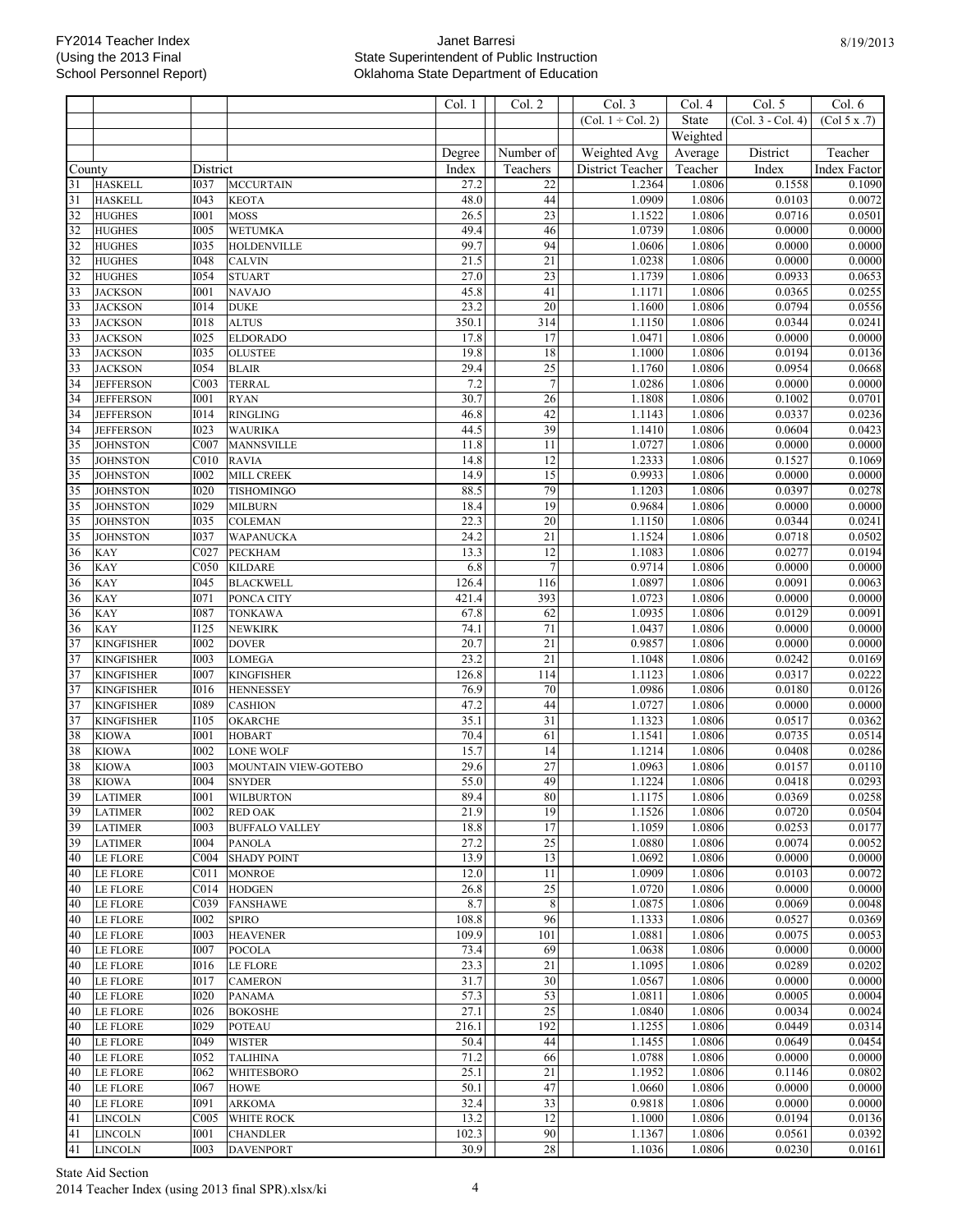|          |                                      |                                 |                                  | Col. 1        | Col. 2           | Col.3                  | Col. 4           | Col. 5            | Col. $6$            |
|----------|--------------------------------------|---------------------------------|----------------------------------|---------------|------------------|------------------------|------------------|-------------------|---------------------|
|          |                                      |                                 |                                  |               |                  | (Col. $1 \div$ Col. 2) | State            | (Col. 3 - Col. 4) | (Col 5 x .7)        |
|          |                                      |                                 |                                  |               |                  |                        | Weighted         |                   |                     |
|          |                                      |                                 |                                  | Degree        | Number of        | Weighted Avg           | Average          | District          | Teacher             |
| County   |                                      | District                        |                                  | Index         | Teachers         | District Teacher       | Teacher          | Index             | <b>Index Factor</b> |
| 41       | <b>LINCOLN</b>                       | <b>I004</b>                     | <b>WELLSTON</b>                  | 52.1          | 46               | 1.1326                 | 1.0806           | 0.0520            | 0.0364              |
| 41       | <b>LINCOLN</b>                       | 1054                            | <b>STROUD</b>                    | 74.8          | 66               | 1.1333                 | 1.0806           | 0.0527            | 0.0369              |
| 41<br>41 | <b>LINCOLN</b><br><b>LINCOLN</b>     | <b>I095</b><br>I103             | <b>MEEKER</b><br><b>PRAGUE</b>   | 78.3<br>90.2  | $71\,$<br>82     | 1.1028<br>1.1000       | 1.0806<br>1.0806 | 0.0222<br>0.0194  | 0.0156<br>0.0136    |
| 41       | <b>LINCOLN</b>                       | <b>I105</b>                     | <b>CARNEY</b>                    | 21.2          | $\overline{20}$  | 1.0600                 | 1.0806           | 0.0000            | 0.0000              |
| 41       | <b>LINCOLN</b>                       | I134                            | <b>AGRA</b>                      | 43.0          | 40               | 1.0750                 | 1.0806           | 0.0000            | 0.0000              |
| 42       | <b>LOGAN</b>                         | <b>I001</b>                     | <b>GUTHRIE</b>                   | 285.0         | 265              | 1.0755                 | 1.0806           | 0.0000            | 0.0000              |
| 42       | LOGAN                                | 1002                            | <b>CRESCENT</b>                  | 60.9          | 54               | 1.1278                 | 1.0806           | 0.0472            | 0.0330              |
| 42       | <b>LOGAN</b>                         | <b>I003</b>                     | MULHALL-ORLANDO                  | 27.4          | 24               | 1.1417                 | 1.0806           | 0.0611            | 0.0427              |
| 42       | <b>LOGAN</b>                         | <b>I014</b>                     | <b>COYLE</b>                     | 34.4          | $\overline{32}$  | 1.0750                 | 1.0806           | 0.0000            | 0.0000              |
| 43       | <b>LOVE</b>                          | COO3                            | <b>GREENVILLE</b>                | 10.6          | 10               | 1.0600                 | 1.0806           | 0.0000            | 0.0000              |
| 43<br>43 | <b>LOVE</b><br><b>LOVE</b>           | <b>I004</b><br><b>I005</b>      | THACKERVILLE                     | 27.3<br>29.6  | 28<br>28         | 0.9750<br>1.0571       | 1.0806<br>1.0806 | 0.0000<br>0.0000  | 0.0000<br>0.0000    |
| 43       | LOVE                                 | <b>I016</b>                     | <b>TURNER</b><br><b>MARIETTA</b> | 75.4          | $\overline{72}$  | 1.0472                 | 1.0806           | 0.0000            | 0.0000              |
| 44       | <b>MAJOR</b>                         | I001                            | <b>RINGWOOD</b>                  | 34.8          | $\overline{32}$  | 1.0875                 | 1.0806           | 0.0069            | 0.0048              |
| 44       | <b>MAJOR</b>                         | <b>I004</b>                     | <b>ALINE-CLEO</b>                | 19.6          | 18               | 1.0889                 | 1.0806           | 0.0083            | 0.0058              |
| 44       | <b>MAJOR</b>                         | I084                            | <b>FAIRVIEW</b>                  | 71.1          | 64               | 1.1109                 | 1.0806           | 0.0303            | 0.0212              |
| 44       | <b>MAJOR</b>                         | <b>I092</b>                     | <b>CIMARRON</b>                  | 37.4          | $\overline{33}$  | 1.1333                 | 1.0806           | 0.0527            | 0.0369              |
| 45       | <b>MARSHALL</b>                      | 1002                            | <b>MADILL</b>                    | 148.7         | 131              | 1.1351                 | 1.0806           | 0.0545            | 0.0382              |
| 45       | <b>MARSHALL</b>                      | <b>I003</b>                     | <b>KINGSTON</b>                  | 103.1         | 94               | 1.0968                 | 1.0806           | 0.0162            | 0.0113              |
| 46       | <b>MAYES</b>                         | CO <sub>21</sub>                | <b>SPAVINAW</b>                  | 9.7           | 10               | 0.9700                 | 1.0806           | 0.0000            | 0.0000              |
| 46<br>46 | <b>MAYES</b><br><b>MAYES</b>         | C035<br>C043                    | <b>WICKLIFFE</b><br><b>OSAGE</b> | 17.9<br>18.3  | 16<br>18         | 1.1188<br>1.0167       | 1.0806<br>1.0806 | 0.0382<br>0.0000  | 0.0267<br>0.0000    |
| 46       | <b>MAYES</b>                         | <b>I001</b>                     | <b>PRYOR</b>                     | 218.1         | 200              | 1.0905                 | 1.0806           | 0.0099            | 0.0069              |
| 46       | <b>MAYES</b>                         | <b>I002</b>                     | <b>ADAIR</b>                     | 77.1          | 71               | 1.0859                 | 1.0806           | 0.0053            | 0.0037              |
| 46       | <b>MAYES</b>                         | <b>I016</b>                     | <b>SALINA</b>                    | 74.3          | 67               | 1.1090                 | 1.0806           | 0.0284            | 0.0198              |
| 46       | <b>MAYES</b>                         | 1017                            | <b>LOCUST GROVE</b>              | 141.0         | $\overline{127}$ | 1.1102                 | 1.0806           | 0.0296            | 0.0207              |
| 46       | <b>MAYES</b>                         | 1032                            | CHOUTEAU-MAZIE                   | 84.7          | 81               | 1.0457                 | 1.0806           | 0.0000            | 0.0000              |
| 47       | <b>MCCLAIN</b>                       | COO4                            | <b>BYARS</b>                     | 8.9           | $\,$ 8 $\,$      | 1.1125                 | 1.0806           | 0.0319            | 0.0223              |
| 47       | <b>MCCLAIN</b>                       | I001                            | <b>NEWCASTLE</b>                 | 147.2         | 135              | 1.0904                 | 1.0806           | 0.0098            | 0.0068              |
| 47       | <b>MCCLAIN</b>                       | I002                            | <b>DIBBLE</b>                    | 52.9<br>70.5  | 50<br>63         | 1.0580                 | 1.0806<br>1.0806 | 0.0000            | 0.0000              |
| 47<br>47 | <b>MCCLAIN</b><br><b>MCCLAIN</b>     | <b>I005</b><br>1010             | WASHINGTON<br><b>WAYNE</b>       | 45.7          | 40               | 1.1190<br>1.1425       | 1.0806           | 0.0384<br>0.0619  | 0.0269<br>0.0433    |
| 47       | <b>MCCLAIN</b>                       | 1015                            | <b>PURCELL</b>                   | 122.8         | 112              | 1.0964                 | 1.0806           | 0.0158            | $\overline{0.0111}$ |
| 47       | <b>MCCLAIN</b>                       | <b>I029</b>                     | <b>BLANCHARD</b>                 | 130.1         | 118              | 1.1025                 | 1.0806           | 0.0219            | 0.0154              |
| 48       | <b>MCCURTAIN</b>                     | CO <sub>01</sub>                | <b>FOREST GROVE</b>              | 15.9          | 15               | 1.0600                 | 1.0806           | 0.0000            | 0.0000              |
| 48       | <b>MCCURTAIN</b>                     | CO09                            | <b>LUKFATA</b>                   | 26.6          | 25               | 1.0640                 | 1.0806           | 0.0000            | 0.0000              |
| 48       | <b>MCCURTAIN</b>                     | CO <sub>23</sub>                | <b>GLOVER</b>                    | 10.2          | $\overline{9}$   | 1.1333                 | 1.0806           | 0.0527            | 0.0369              |
| 48       | <b>MCCURTAIN</b>                     | C037                            | <b>DENISON</b>                   | 23.0          | 23               | 1.0000                 | 1.0806           | 0.0000            | 0.0000              |
| 48       | <b>MCCURTAIN</b>                     | C072                            | <b>HOLLY CREEK</b>               | 22.7          | 19               | 1.1947                 | 1.0806           | 0.1141            | 0.0799              |
| 48<br>48 | <b>MCCURTAIN</b><br><b>MCCURTAIN</b> | <b>I005</b><br><b>I006</b>      | <b>IDABEL</b><br><b>HAWORTH</b>  | 127.1<br>52.0 | 112<br>49        | 1.1348<br>1.0612       | 1.0806<br>1.0806 | 0.0542<br>0.0000  | 0.0380<br>0.0000    |
| 48       | <b>MCCURTAIN</b>                     | <b>I011</b>                     | VALLIANT                         | 88.6          | 79               | 1.1215                 | 1.0806           | 0.0409            | 0.0286              |
| 48       | <b>MCCURTAIN</b>                     | <b>I013</b>                     | <b>EAGLETOWN</b>                 | 28.7          | 27               | 1.0630                 | 1.0806           | 0.0000            | 0.0000              |
| 48       | <b>MCCURTAIN</b>                     | <b>I014</b>                     | <b>SMITHVILLE</b>                | 39.5          | 34               | 1.1618                 | 1.0806           | 0.0812            | 0.0568              |
| 48       | <b>MCCURTAIN</b>                     | 1039                            | WRIGHT CITY                      | 48.8          | 42               | 1.1619                 | 1.0806           | 0.0813            | 0.0569              |
| 48       | <b>MCCURTAIN</b>                     | I071                            | <b>BATTIEST</b>                  | 32.0          | 28               | 1.1429                 | 1.0806           | 0.0623            | 0.0436              |
| 48       | <b>MCCURTAIN</b>                     | <b>I074</b>                     | <b>BROKEN BOW</b>                | 150.9         | 138              | 1.0935                 | 1.0806           | 0.0129            | 0.0090              |
| 49       | <b>MCINTOSH</b>                      | CO <sub>03</sub>                | <b>RYAL</b>                      | 12.2          | 12               | 1.0167                 | 1.0806           | 0.0000            | 0.0000              |
| 49<br>49 | <b>MCINTOSH</b><br><b>MCINTOSH</b>   | C <sub>016</sub><br><b>I001</b> | <b>STIDHAM</b><br><b>EUFAULA</b> | 12.6<br>117.8 | 11<br>107        | 1.1455<br>1.1009       | 1.0806<br>1.0806 | 0.0649<br>0.0203  | 0.0454<br>0.0142    |
| 49       | <b>MCINTOSH</b>                      | <b>I019</b>                     | CHECOTAH                         | 143.0         | 130              | 1.1000                 | 1.0806           | 0.0194            | 0.0136              |
| 49       | <b>MCINTOSH</b>                      | <b>I027</b>                     | <b>MIDWAY</b>                    | 21.1          | 20               | 1.0550                 | 1.0806           | 0.0000            | 0.0000              |
| 49       | <b>MCINTOSH</b>                      | <b>I064</b>                     | <b>HANNA</b>                     | 14.4          | 12               | 1.2000                 | 1.0806           | 0.1194            | 0.0836              |
| 50       | <b>MURRAY</b>                        | <b>I001</b>                     | <b>SULPHUR</b>                   | 116.0         | 108              | 1.0741                 | 1.0806           | 0.0000            | 0.0000              |
| 50       | <b>MURRAY</b>                        | <b>I010</b>                     | <b>DAVIS</b>                     | 88.8          | 80               | 1.1100                 | 1.0806           | 0.0294            | 0.0206              |
| 51       | <b>MUSKOGEE</b>                      | C <sub>009</sub>                | WAINWRIGHT                       | 12.0          | 10               | 1.2000                 | 1.0806           | 0.1194            | 0.0836              |
| 51       | <b>MUSKOGEE</b>                      | <b>I002</b>                     | <b>HASKELL</b>                   | 71.6          | 64               | 1.1188                 | 1.0806           | 0.0382            | 0.0267              |
| 51       | <b>MUSKOGEE</b>                      | <b>I003</b>                     | <b>FORT GIBSON</b>               | 151.2         | 138<br>24        | 1.0957                 | 1.0806           | 0.0151            | 0.0105              |
| 51<br>51 | <b>MUSKOGEE</b><br><b>MUSKOGEE</b>   | <b>I006</b><br><b>I008</b>      | <b>WEBBERS FALLS</b><br>OKTAHA   | 26.0<br>62.4  | 58               | 1.0833<br>1.0759       | 1.0806<br>1.0806 | 0.0027<br>0.0000  | 0.0019<br>0.0000    |
| 51       | <b>MUSKOGEE</b>                      | <b>I020</b>                     | <b>MUSKOGEE</b>                  | 512.1         | 473              | 1.0827                 | 1.0806           | 0.0021            | 0.0014              |
| 51       | <b>MUSKOGEE</b>                      | <b>I029</b>                     | <b>HILLDALE</b>                  | 140.0         | 134              | 1.0448                 | 1.0806           | 0.0000            | 0.0000              |
| 51       | <b>MUSKOGEE</b>                      | <b>I046</b>                     | <b>BRAGGS</b>                    | 18.4          | 18               | 1.0222                 | 1.0806           | 0.0000            | 0.0000              |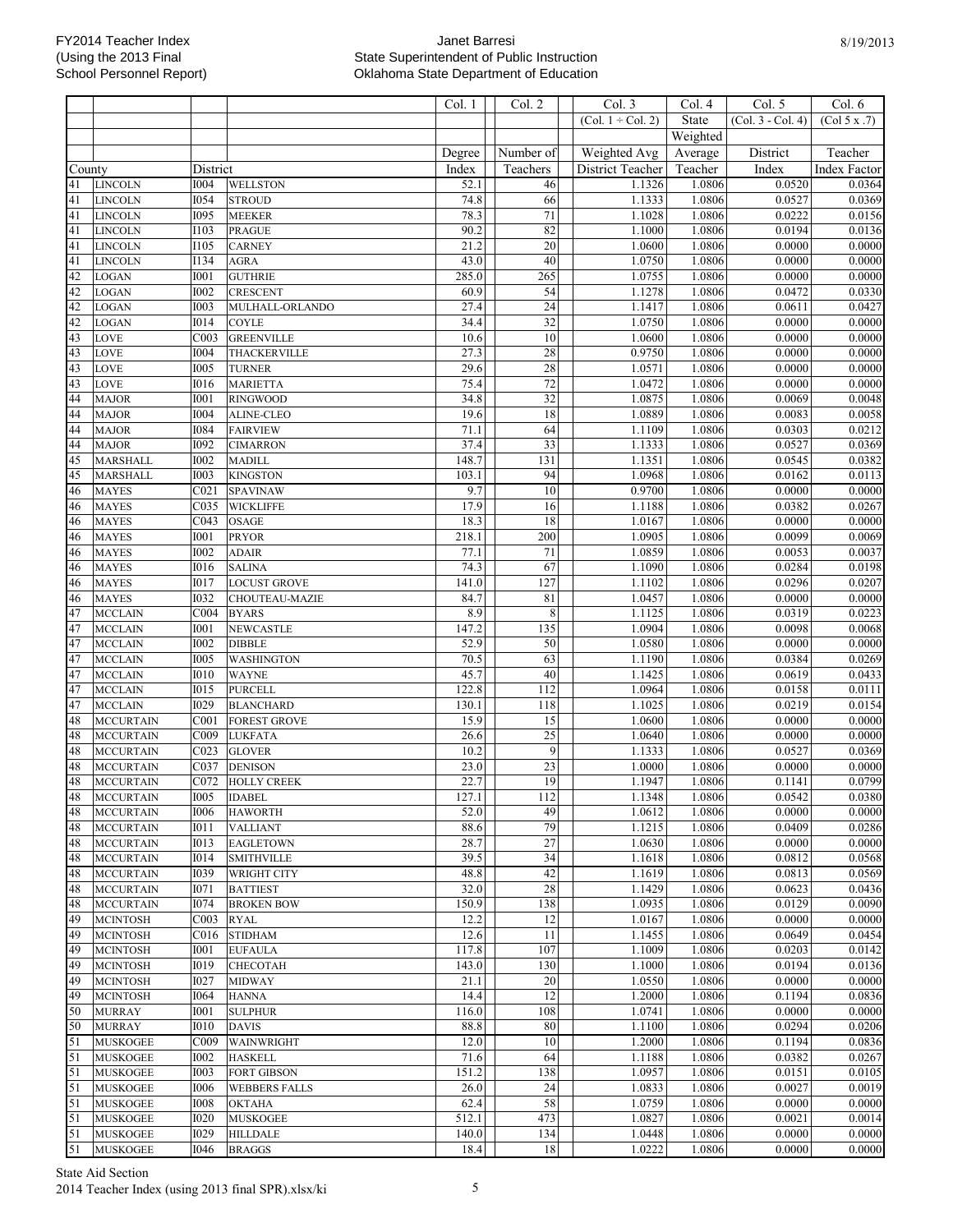|          |                                    |                                 |                                                                 | Col. 1          | Col. 2                | Col. 3                 | Col. 4           | Col. 5            | Col. 6              |
|----------|------------------------------------|---------------------------------|-----------------------------------------------------------------|-----------------|-----------------------|------------------------|------------------|-------------------|---------------------|
|          |                                    |                                 |                                                                 |                 |                       | $(Col. 1 \div Col. 2)$ | State            | (Col. 3 - Col. 4) | (Col 5 x .7)        |
|          |                                    |                                 |                                                                 |                 |                       |                        | Weighted         |                   |                     |
|          |                                    |                                 |                                                                 | Degree          | Number of             | Weighted Avg           | Average          | District          | Teacher             |
| County   |                                    | District                        |                                                                 | Index           | Teachers              | District Teacher       | Teacher          | Index             | <b>Index Factor</b> |
| 51       | <b>MUSKOGEE</b>                    | <b>I074</b>                     | <b>WARNER</b>                                                   | 60.2            | 59                    | 1.0203                 | 1.0806           | 0.0000            | 0.0000              |
| 51       | <b>MUSKOGEE</b>                    | 1088                            | <b>PORUM</b>                                                    | 52.2            | 47                    | 1.1106                 | 1.0806           | 0.0300            | 0.0210              |
| 52       | <b>NOBLE</b>                       | I001                            | <b>PERRY</b>                                                    | 88.2            | 86                    | 1.0256                 | 1.0806           | 0.0000            | 0.0000              |
| 52       | <b>NOBLE</b>                       | <b>I002</b>                     | <b>BILLINGS</b>                                                 | 13.8            | 13                    | 1.0615                 | 1.0806           | 0.0000            | 0.0000              |
| 52       | <b>NOBLE</b>                       | 1004                            | <b>FRONTIER</b>                                                 | 51.4            | 46                    | 1.1174                 | 1.0806           | 0.0368            | 0.0258              |
| 52       | <b>NOBLE</b>                       | <b>I006</b>                     | <b>MORRISON</b>                                                 | 49.3            | 45                    | 1.0956                 | 1.0806           | 0.0150            | 0.0105              |
| 53<br>53 | <b>NOWATA</b>                      | 1003<br><b>I040</b>             | <b>OKLAHOMA UNION</b>                                           | 59.6<br>90.0    | $\overline{53}$<br>88 | 1.1245<br>1.0227       | 1.0806<br>1.0806 | 0.0439<br>0.0000  | 0.0308<br>0.0000    |
| 53       | <b>NOWATA</b><br><b>NOWATA</b>     | <b>I051</b>                     | <b>NOWATA</b><br>SOUTH COFFEYVILLE                              | 27.1            | $\overline{25}$       | 1.0840                 | 1.0806           | 0.0034            | 0.0024              |
| 54       | <b>OKFUSKEE</b>                    | CO <sub>29</sub>                | <b>BEARDEN</b>                                                  | 11.1            | $\overline{10}$       | 1.1100                 | 1.0806           | 0.0294            | 0.0206              |
| 54       | <b>OKFUSKEE</b>                    | E005                            | <b>GRAHAM CHARTER: EPIC 1 ON 1</b>                              | 75.0            | 79                    | 0.9494                 | 1.0806           | 0.0000            | 0.0000              |
| 54       | <b>OKFUSKEE</b>                    | <b>I002</b>                     | <b>MASON</b>                                                    | 26.6            | $\overline{24}$       | 1.1083                 | 1.0806           | 0.0277            | 0.0194              |
| 54       | <b>OKFUSKEE</b>                    | <b>I014</b>                     | <b>PADEN</b>                                                    | 23.0            | $\overline{21}$       | 1.0952                 | 1.0806           | 0.0146            | 0.0102              |
| 54       | <b>OKFUSKEE</b>                    | <b>I026</b>                     | OKEMAH                                                          | 88.4            | 83                    | 1.0651                 | 1.0806           | 0.0000            | 0.0000              |
| 54       | <b>OKFUSKEE</b>                    | <b>I031</b>                     | <b>WELEETKA</b>                                                 | 44.2            | 40                    | 1.1050                 | 1.0806           | 0.0244            | 0.0171              |
| 54       | <b>OKFUSKEE</b>                    | <b>I054</b>                     | <b>GRAHAM-DUSTIN</b>                                            | 22.7            | 22                    | 1.0318                 | 1.0806           | 0.0000            | 0.0000              |
| 55       | OKLAHOMA                           | CO29                            | <b>OAKDALE</b>                                                  | 53.3            | 46                    | 1.1587                 | 1.0806           | 0.0781            | 0.0547              |
| 55       | OKLAHOMA                           | C074                            | <b>CRUTCHO</b>                                                  | 30.2            | $\overline{30}$       | 1.0067                 | 1.0806           | 0.0000            | 0.0000              |
| 55       | OKLAHOMA                           | E001                            | OKC CHARTER: INDEPENDENCE MS                                    | 23.1            | $\overline{20}$       | 1.1550                 | 1.0806           | 0.0744            | 0.0521              |
| 55<br>55 | OKLAHOMA<br>OKLAHOMA               | E002<br>E003                    | OKC CHARTER: SEEWORTH ACADEMY<br>OKC CHARTER: HUPFELD/W VILLAGE | 43.3<br>19.1    | 42<br>$\overline{21}$ | 1.0310<br>0.9095       | 1.0806<br>1.0806 | 0.0000<br>0.0000  | 0.0000<br>0.0000    |
| 55       | OKLAHOMA                           | E004                            | OKC CHARTER: ASTEC CHARTERS                                     | 39.9            | 42                    | 0.9500                 | 1.0806           | 0.0000            | 0.0000              |
| 55       | <b>OKLAHOMA</b>                    | E005                            | OKC CHARTER: DOVE SCIENCE ACAD                                  | 22.7            | $\overline{24}$       | 0.9458                 | 1.0806           | 0.0000            | 0.0000              |
| 55       | <b>OKLAHOMA</b>                    | E007                            | OKC CHARTER: SANTA FE SOUTH HS                                  | 37.7            | $\overline{36}$       | 1.0472                 | 1.0806           | 0.0000            | 0.0000              |
| 55       | OKLAHOMA                           | E008                            | OKC CHARTER: HARDING CHARTER                                    | 33.0            | $\overline{34}$       | 0.9706                 | 1.0806           | 0.0000            | 0.0000              |
| 55       | OKLAHOMA                           | E009                            | OKC CHARTER: MARCUS GARVEY<br>(Closed 06/30/13)                 | 4.2             | 4                     | 1.0500                 | 1.0806           | 0.0000            | 0.0000              |
| 55       | <b>OKLAHOMA</b>                    | E010                            | OKC CHARTER: HARDING FINE ARTS                                  | 20.4            | 23                    | 0.8870                 | 1.0806           | 0.0000            | 0.0000              |
| 55       | OKLAHOMA                           | E011                            | OKC CHARTER: SANTA FE SOUTH MS                                  | 30.6            | $\overline{30}$       | 1.0200                 | 1.0806           | 0.0000            | 0.0000              |
| 55       | OKLAHOMA                           | E012                            | OKC CHARTER: KIPP REACH COLL.                                   | 16.6            | 16                    | 1.0375                 | 1.0806           | 0.0000            | 0.0000              |
| 55       | OKLAHOMA                           | E013                            | OKC CHARTER: DOVE SCIENCE ES                                    | 16.6<br>58.4    | $\overline{20}$<br>69 | 0.8300                 | 1.0806           | 0.0000            | 0.0000<br>0.0000    |
| 55<br>55 | OKLAHOMA<br>OKLAHOMA               | E014<br>G001                    | CHOCTAW-NICOMA PARK CHARTER<br>SANTA FE SOUTH ES (CHARTER)      | 35.9            | 36                    | 0.8464<br>0.9972       | 1.0806<br>1.0806 | 0.0000<br>0.0000  | 0.0000              |
| 55       | OKLAHOMA                           | I001                            | PUTNAM CITY                                                     | 1,589.8         | 1565                  | 1.0158                 | 1.0806           | 0.0000            | 0.0000              |
| 55       | OKLAHOMA                           | <b>I003</b>                     | <b>LUTHER</b>                                                   | 72.0            | 66                    | 1.0909                 | 1.0806           | 0.0103            | 0.0072              |
| 55       | OKLAHOMA                           | <b>I004</b>                     | CHOCTAW-NICOMA PARK                                             | 424.6           | 385                   | 1.1029                 | 1.0806           | 0.0223            | 0.0156              |
| 55       | <b>OKLAHOMA</b>                    | <b>I006</b>                     | <b>DEER CREEK</b>                                               | 344.6           | 327                   | 1.0538                 | 1.0806           | 0.0000            | 0.0000              |
| 55       | OKLAHOMA                           | <b>I007</b>                     | <b>HARRAH</b>                                                   | 195.3           | 181                   | 1.0790                 | 1.0806           | 0.0000            | 0.0000              |
| 55       | <b>OKLAHOMA</b>                    | <b>I009</b>                     | <b>JONES</b>                                                    | 88.8            | 86                    | 1.0326                 | 1.0806           | 0.0000            | 0.0000              |
| 55       | OKLAHOMA                           | <b>I012</b>                     | <b>EDMOND</b>                                                   | 1,659.4         | 1542                  | 1.0761                 | 1.0806           | 0.0000            | 0.0000              |
| 55       | <b>OKLAHOMA</b>                    | 1037                            | <b>MILLWOOD</b>                                                 | 89.3            | 83                    | 1.0759                 | 1.0806           | 0.0000            | 0.0000              |
| 55       | <b>OKLAHOMA</b>                    | I041                            | <b>WESTERN HEIGHTS</b>                                          | 343.2           | 329                   | 1.0432                 | 1.0806           | 0.0000            | 0.0000              |
| 55<br>55 | <b>OKLAHOMA</b><br><b>OKLAHOMA</b> | <b>I052</b><br><b>I053</b>      | MIDWEST CITY-DEL CITY<br><b>CROOKED OAK</b>                     | 1,226.0<br>91.2 | 1120<br>86            | 1.0946<br>1.0605       | 1.0806<br>1.0806 | 0.0140<br>0.0000  | 0.0098<br>0.0000    |
| 55       | OKLAHOMA                           | 1088                            | <b>BETHANY</b>                                                  | 125.2           | 113                   | 1.1080                 | 1.0806           | 0.0274            | 0.0192              |
| 55       | <b>OKLAHOMA</b>                    | <b>I089</b>                     | <b>OKLAHOMA CITY</b>                                            | 3,088.5         | 2977                  | 1.0375                 | 1.0806           | 0.0000            | 0.0000              |
| 56       | <b>OKMULGEE</b>                    | C <sub>011</sub>                | <b>TWIN HILLS</b>                                               | 29.0            | 25                    | 1.1600                 | 1.0806           | 0.0794            | 0.0556              |
| 56       | <b>OKMULGEE</b>                    | I001                            | OKMULGEE                                                        | 136.2           | 126                   | 1.0810                 | 1.0806           | 0.0004            | 0.0002              |
| 56       | <b>OKMULGEE</b>                    | <b>I002</b>                     | <b>HENRYETTA</b>                                                | 111.3           | 100                   | 1.1130                 | 1.0806           | 0.0324            | 0.0227              |
| 56       | <b>OKMULGEE</b>                    | <b>I003</b>                     | <b>MORRIS</b>                                                   | 83.0            | 74                    | 1.1216                 | 1.0806           | 0.0410            | 0.0287              |
| 56       | <b>OKMULGEE</b>                    | <b>I004</b>                     | <b>BEGGS</b>                                                    | 112.4           | 104                   | 1.0808                 | 1.0806           | 0.0002            | 0.0001              |
| 56       | OKMULGEE                           | <b>I005</b>                     | <b>PRESTON</b>                                                  | 40.0            | 38                    | 1.0526                 | 1.0806           | 0.0000            | 0.0000              |
| 56       | <b>OKMULGEE</b>                    | <b>I006</b>                     | <b>SCHULTER</b>                                                 | 20.8            | $18\,$                | 1.1556                 | 1.0806           | 0.0750            | 0.0525              |
| 56<br>56 | <b>OKMULGEE</b>                    | <b>I007</b>                     | <b>WILSON</b>                                                   | 26.6            | 23<br>33              | 1.1565                 | 1.0806           | 0.0759            | 0.0531              |
| 57       | OKMULGEE<br><b>OSAGE</b>           | <b>I008</b><br>CO <sub>03</sub> | <b>DEWAR</b><br><b>OSAGE HILLS</b>                              | 38.1<br>15.9    | 15                    | 1.1545<br>1.0600       | 1.0806<br>1.0806 | 0.0739<br>0.0000  | 0.0518<br>0.0000    |
| 57       | <b>OSAGE</b>                       | COO7                            | <b>BOWRING</b>                                                  | 9.7             | 9                     | 1.0778                 | 1.0806           | 0.0000            | 0.0000              |
| 57       | <b>OSAGE</b>                       | C035                            | <b>AVANT</b>                                                    | 9.3             | 9                     | 1.0333                 | 1.0806           | 0.0000            | 0.0000              |
| 57       | <b>OSAGE</b>                       | C <sub>052</sub>                | <b>ANDERSON</b>                                                 | 26.8            | 25                    | 1.0720                 | 1.0806           | 0.0000            | 0.0000              |
| 57       | <b>OSAGE</b>                       | C077                            | <b>MCCORD</b>                                                   | 22.6            | 21                    | 1.0762                 | 1.0806           | 0.0000            | 0.0000              |
| 57       | <b>OSAGE</b>                       | <b>I002</b>                     | <b>PAWHUSKA</b>                                                 | 82.9            | $76\,$                | 1.0908                 | 1.0806           | 0.0102            | 0.0071              |
| 57       | <b>OSAGE</b>                       | <b>IO11</b>                     | <b>SHIDLER</b>                                                  | 28.1            | 26                    | 1.0808                 | 1.0806           | 0.0002            | 0.0001              |
| 57       | OSAGE                              | <b>I029</b>                     | <b>BARNSDALL</b>                                                | 38.1            | 34                    | 1.1206                 | 1.0806           | 0.0400            | 0.0280              |
| 57       | <b>OSAGE</b>                       | <b>I030</b>                     | <b>WYNONA</b>                                                   | 14.7            | 13                    | 1.1308                 | 1.0806           | 0.0502            | 0.0351              |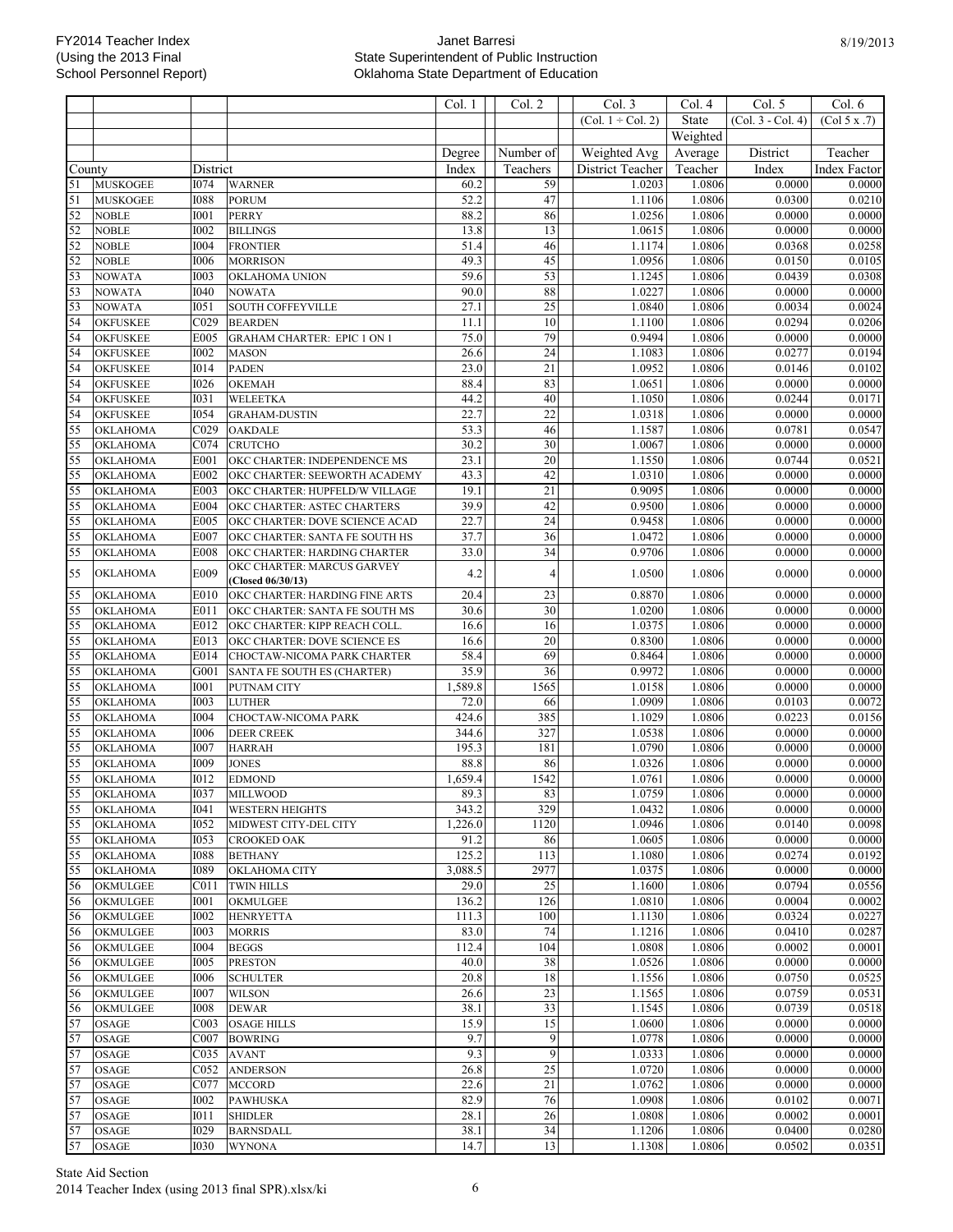Col. 1 | | Col. 2 | | Col. 3 | Col. 4 | Col. 5 | Col. 6

|        |                     |                  |                                       |        |                 | (Col. $1 \div$ Col. 2) | State    | $(Col. 3 - Col. 4)$ $(Col. 5 x .7)$ |                     |
|--------|---------------------|------------------|---------------------------------------|--------|-----------------|------------------------|----------|-------------------------------------|---------------------|
|        |                     |                  |                                       |        |                 |                        | Weighted |                                     |                     |
|        |                     |                  |                                       | Degree | Number of       | Weighted Avg           | Average  | District                            | Teacher             |
| County |                     | District         |                                       | Index  | Teachers        | District Teacher       | Teacher  | Index                               | Index Factor        |
| 57     | <b>OSAGE</b>        | 1038             | <b>HOMINY</b>                         | 57.5   | 51              | 1.1275                 | 1.0806   | 0.0469                              | 0.0328              |
| 57     | <b>OSAGE</b>        | <b>I050</b>      | <b>PRUE</b>                           | 27.7   | $28\,$          | 0.9893                 | 1.0806   | 0.0000                              | 0.0000              |
| 57     | <b>OSAGE</b>        | <b>I090</b>      | <b>WOODLAND</b>                       | 42.3   | $\overline{37}$ | 1.1432                 | 1.0806   | 0.0626                              | 0.0439              |
| 58     | <b>OTTAWA</b>       | C <sub>010</sub> | <b>TURKEY FORD</b>                    | 14.4   | 13              | 1.1077                 | 1.0806   | 0.0271                              | 0.0190              |
| 58     | <b>OTTAWA</b>       | <b>I001</b>      | <b>WYANDOTTE</b>                      | 65.1   | 64              | 1.0172                 | 1.0806   | 0.0000                              | 0.0000              |
| 58     | <b>OTTAWA</b>       | <b>I014</b>      | <b>QUAPAW</b>                         | 61.5   | 56              | 1.0982                 | 1.0806   | 0.0176                              | 0.0123              |
| 58     | <b>OTTAWA</b>       | 1018             | <b>COMMERCE</b>                       | 80.0   | $71\,$          | 1.1268                 | 1.0806   | 0.0462                              | 0.0323              |
| 58     | <b>OTTAWA</b>       | <b>I023</b>      | <b>MIAMI</b>                          | 186.2  | 179             | 1.0402                 | 1.0806   | 0.0000                              | 0.0000              |
| 58     | <b>OTTAWA</b>       | 1026             | <b>AFTON</b>                          | 47.1   | 43              | 1.0953                 | 1.0806   | 0.0147                              | 0.0103              |
| 58     | <b>OTTAWA</b>       | <b>I031</b>      | <b>FAIRLAND</b>                       | 55.5   | 49              | 1.1327                 | 1.0806   | 0.0521                              | 0.0364              |
| 59     | <b>PAWNEE</b>       | C002             | <b>JENNINGS</b>                       | 16.4   | 16              | 1.0250                 | 1.0806   | 0.0000                              | 0.0000              |
| 59     | <b>PAWNEE</b>       | <b>I001</b>      | <b>PAWNEE</b>                         | 65.8   | 63              | 1.0444                 | 1.0806   | 0.0000                              | 0.0000              |
| 59     | <b>PAWNEE</b>       | 1006             | <b>CLEVELAND</b>                      | 141.3  | 127             | 1.1126                 | 1.0806   | 0.0320                              | 0.0224              |
| 60     | <b>PAYNE</b>        | C104             | <b>OAK GROVE</b>                      | 14.2   | 13              | 1.0923                 | 1.0806   | 0.0117                              | 0.0082              |
| 60     | <b>PAYNE</b>        | 1003             | <b>RIPLEY</b>                         | 41.1   | 37              | 1.1108                 | 1.0806   | 0.0302                              | 0.0211              |
| 60     | <b>PAYNE</b>        | <b>I016</b>      | <b>STILLWATER</b>                     | 496.5  | 447             | 1.1107                 | 1.0806   | 0.0301                              | 0.0211              |
| 60     | <b>PAYNE</b>        | <b>I056</b>      | PERKINS-TRYON                         | 131.7  | 120             | 1.0975                 | 1.0806   | 0.0169                              | 0.0118              |
| 60     | <b>PAYNE</b>        | I067             | <b>CUSHING</b>                        | 180.8  | 156             | 1.1590                 | 1.0806   | 0.0784                              | 0.0549              |
| 60     | <b>PAYNE</b>        | <b>I101</b>      | <b>GLENCOE</b>                        | 30.6   | 28              | 1.0929                 | 1.0806   | 0.0123                              | 0.0086              |
| 60     | <b>PAYNE</b>        | <b>I103</b>      | YALE                                  | 46.5   | 42              | 1.1071                 | 1.0806   | 0.0265                              | 0.0186              |
| 61     | <b>PITTSBURG</b>    | C009             | <b>KREBS</b>                          | 36.9   | $\overline{32}$ | 1.1531                 | 1.0806   | 0.0725                              | 0.0508              |
| 61     | PITTSBURG           | C029             | <b>FRINK-CHAMBERS</b>                 | 31.4   | 29              | 1.0828                 | 1.0806   | 0.0022                              | $\overline{0.0015}$ |
| 61     | PITTSBURG           | C056             | <b>TANNEHILL</b>                      | 18.6   | 16              | 1.1625                 | 1.0806   | 0.0819                              | 0.0573              |
| 61     | PITTSBURG           | C088             | <b>HAYWOOD</b>                        | 13.8   | 12              | 1.1500                 | 1.0806   | 0.0694                              | 0.0486              |
| 61     | <b>PITTSBURG</b>    | <b>I001</b>      | <b>HARTSHORNE</b>                     | 72.4   | 63              | 1.1492                 | 1.0806   | 0.0686                              | 0.0480              |
| 61     | PITTSBURG           | 1002             | CANADIAN                              | 52.4   | 47              | 1.1149                 | 1.0806   | 0.0343                              | 0.0240              |
| 61     | PITTSBURG           | I011             | <b>HAILEYVILLE</b>                    | 37.3   | 35              | 1.0657                 | 1.0806   | 0.0000                              | 0.0000              |
| 61     | PITTSBURG           | <b>I014</b>      | <b>KIOWA</b>                          | 41.9   | $\overline{34}$ | 1.2324                 | 1.0806   | 0.1518                              | 0.1062              |
| 61     | <b>PITTSBURG</b>    | <b>I017</b>      | <b>QUINTON</b>                        | 48.8   | 46              | 1.0609                 | 1.0806   | 0.0000                              | 0.0000              |
| 61     | PITTSBURG           | 1025             | <b>INDIANOLA</b>                      | 27.1   | 25              | 1.0840                 | 1.0806   | 0.0034                              | 0.0024              |
| 61     | PITTSBURG           | 1028             | <b>CROWDER</b>                        | 47.4   | 43              | 1.1023                 | 1.0806   | 0.0217                              | 0.0152              |
| 61     | PITTSBURG           | 1030             | <b>SAVANNA</b>                        | 36.9   | 31              | 1.1903                 | 1.0806   | 0.1097                              | 0.0768              |
| 61     | PITTSBURG           | 1063             | PITTSBURG                             | 17.7   | 17              | 1.0412                 | 1.0806   | 0.0000                              | $\overline{0.0000}$ |
| 61     | PITTSBURG           | 1080             | <b>MCALESTER</b>                      | 259.9  | 236             | 1.1013                 | 1.0806   | 0.0207                              | 0.0145              |
| 62     | <b>PONTOTOC</b>     | <b>I001</b>      | <b>ALLEN</b>                          | 42.5   | 38              | 1.1184                 | 1.0806   | 0.0378                              | 0.0265              |
| 62     | <b>PONTOTOC</b>     | <b>I009</b>      | <b>VANOSS</b>                         | 52.4   | 48              | 1.0917                 | 1.0806   | 0.0111                              | 0.0077              |
| 62     | <b>PONTOTOC</b>     | <b>I016</b>      | <b>BYNG</b>                           | 182.8  | 159             | 1.1497                 | 1.0806   | 0.0691                              | 0.0484              |
| 62     | <b>PONTOTOC</b>     | <b>I019</b>      | <b>ADA</b>                            | 308.0  | 258             | 1.1938                 | 1.0806   | 0.1132                              | 0.0792              |
| 62     | <b>PONTOTOC</b>     | 1024             | <b>LATTA</b>                          | 79.4   | 69              | 1.1507                 | 1.0806   | 0.0701                              | 0.0491              |
| 62     | <b>PONTOTOC</b>     | 1030             | <b>STONEWALL</b>                      | 48.5   | 41              | 1.1829                 | 1.0806   | 0.1023                              | 0.0716              |
| 62     | <b>PONTOTOC</b>     | 1037             | <b>ROFF</b>                           | 33.3   | 30              | 1.1100                 | 1.0806   | 0.0294                              | 0.0206              |
|        |                     |                  | 63 POTTAWATOMIE C010 NORTH ROCK CREEK | 50.7   | $46\text{ }$    | 1.1022                 | 1.0806   | 0.0216                              | 0.0151              |
| 63     | <b>POTTAWATOMIE</b> | CO27             | <b>GROVE</b>                          | 35.0   | 32              | 1.0938                 | 1.0806   | 0.0132                              | 0.0092              |
| 63     | POTTAWATOMIE        | C <sub>029</sub> | PLEASANT GROVE                        | 21.5   | 20              | 1.0750                 | 1.0806   | 0.0000                              | 0.0000              |
| 63     | <b>POTTAWATOMIE</b> | C032             | <b>SOUTH ROCK CREEK</b>               | 36.1   | 30              | 1.2033                 | 1.0806   | 0.1227                              | 0.0859              |
| 63     | <b>POTTAWATOMIE</b> | <b>I001</b>      | <b>MCLOUD</b>                         | 154.5  | 142             | 1.0880                 | 1.0806   | 0.0074                              | 0.0052              |
| 63     | <b>POTTAWATOMIE</b> | <b>I002</b>      | <b>DALE</b>                           | 61.7   | 52              | 1.1865                 | 1.0806   | 0.1059                              | 0.0742              |
| 63     | <b>POTTAWATOMIE</b> | 1003             | <b>BETHEL</b>                         | 111.7  | 102             | 1.0951                 | 1.0806   | 0.0145                              | 0.0101              |
| 63     | <b>POTTAWATOMIE</b> | <b>I004</b>      | <b>MACOMB</b>                         | 34.2   | 33              | 1.0364                 | 1.0806   | 0.0000                              | 0.0000              |
| 63     | <b>POTTAWATOMIE</b> | 1005             | <b>EARLSBORO</b>                      | 25.1   | 23              | 1.0913                 | 1.0806   | 0.0107                              | 0.0075              |
| 63     | <b>POTTAWATOMIE</b> | 1092             | <b>TECUMSEH</b>                       | 199.7  | 183             | 1.0913                 | 1.0806   | 0.0107                              | 0.0075              |
| 63     | <b>POTTAWATOMIE</b> | 1093             | <b>SHAWNEE</b>                        | 330.9  | 301             | 1.0993                 | 1.0806   | 0.0187                              | 0.0131              |
| 63     | <b>POTTAWATOMIE</b> | I112             | <b>ASHER</b>                          | 23.9   | 22              | 1.0864                 | 1.0806   | 0.0058                              | 0.0040              |
| 63     | POTTAWATOMIE        | I115             | <b>WANETTE</b>                        | 23.8   | 23              | 1.0348                 | 1.0806   | 0.0000                              | 0.0000              |
| 63     | POTTAWATOMIE        | I117             | <b>MAUD</b>                           | 29.2   | 28              | 1.0429                 | 1.0806   | 0.0000                              | 0.0000              |
| 64     | PUSHMATAHA          | C <sub>002</sub> | <b>ALBION</b>                         | 9.8    | 8               | 1.2250                 | 1.0806   | 0.1444                              | 0.1011              |
| 64     | PUSHMATAHA          | C <sub>004</sub> | <b>TUSKAHOMA</b>                      | 13.0   | 12              | 1.0833                 | 1.0806   | 0.0027                              | 0.0019              |
| 64     | PUSHMATAHA          | C015             | <b>NASHOBA</b>                        | 6.7    | 6               | 1.1167                 | 1.0806   | 0.0361                              | 0.0252              |
| 64     | PUSHMATAHA          | <b>I001</b>      | <b>RATTAN</b>                         | 55.2   | 48              | 1.1500                 | 1.0806   | 0.0694                              | 0.0486              |
| 64     | PUSHMATAHA          | <b>I010</b>      | <b>CLAYTON</b>                        | 33.7   | 30              | 1.1233                 | 1.0806   | 0.0427                              | 0.0299              |
| 64     | PUSHMATAHA          | I013             | <b>ANTLERS</b>                        | 98.1   | 85              | 1.1541                 | 1.0806   | 0.0735                              | 0.0515              |
| 64     | PUSHMATAHA          | <b>I022</b>      | <b>MOYERS</b>                         | 22.2   | 21              | 1.0571                 | 1.0806   | 0.0000                              | 0.0000              |
| 65     | <b>ROGER MILLS</b>  | <b>I003</b>      | <b>LEEDEY</b>                         | 30.9   | 27              | 1.1444                 | 1.0806   | 0.0638                              | 0.0447              |
| 65     | <b>ROGER MILLS</b>  | 1006             | <b>REYDON</b>                         | 19.6   | $20\,$          | 0.9800                 | 1.0806   | 0.0000                              | 0.0000              |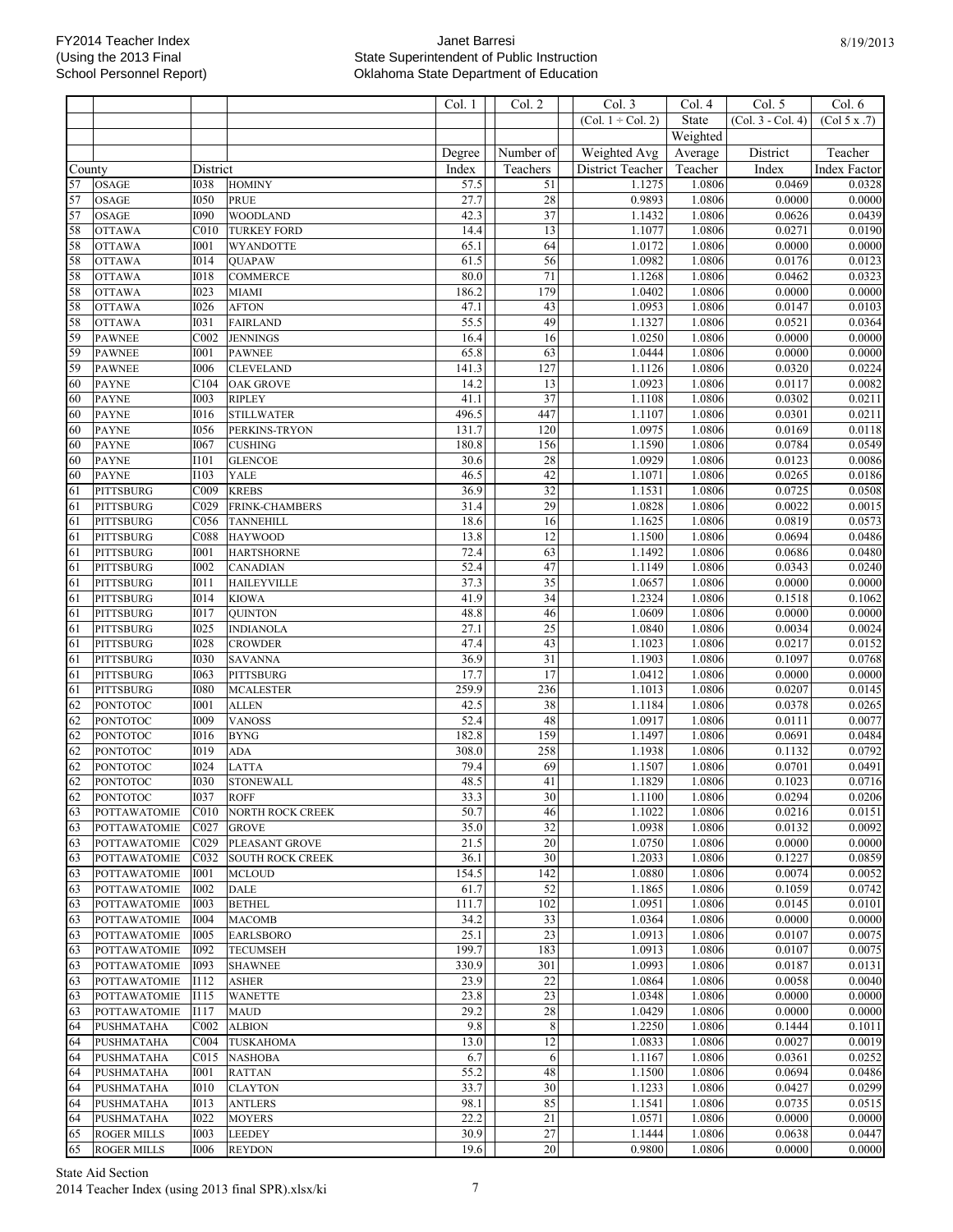|          |                                    |                     |                                   | Col. 1       | Col. 2                | Col. 3              | Col. 4           | Col. 5            | Col. 6              |
|----------|------------------------------------|---------------------|-----------------------------------|--------------|-----------------------|---------------------|------------------|-------------------|---------------------|
|          |                                    |                     |                                   |              |                       | (Col. $1 +$ Col. 2) | State            | (Col. 3 - Col. 4) | (Col 5 x .7)        |
|          |                                    |                     |                                   |              |                       |                     | Weighted         |                   |                     |
|          |                                    |                     |                                   | Degree       | Number of             | Weighted Avg        | Average          | District          | Teacher             |
| County   |                                    | District            |                                   | Index        | Teachers              | District Teacher    | Teacher          | Index             | Index Factor        |
| 65       | <b>ROGER MILLS</b>                 | 1007                | <b>CHEYENNE</b>                   | 39.5         | 36                    | 1.0972              | 1.0806           | 0.0166            | 0.0116              |
| 65       | <b>ROGER MILLS</b>                 | 1015                | <b>SWEETWATER</b>                 | 23.5         | $\overline{21}$       | 1.1190              | 1.0806           | 0.0384            | 0.0269              |
| 65       | <b>ROGER MILLS</b>                 | 1066                | <b>HAMMON</b>                     | 36.3         | 31                    | 1.1710              | 1.0806           | 0.0904            | 0.0633              |
| 66       | <b>ROGERS</b>                      | C009                | <b>JUSTUS-TIAWAH</b>              | 44.0         | 42                    | 1.0476              | 1.0806           | 0.0000            | 0.0000              |
| 66       | <b>ROGERS</b>                      | <b>I001</b>         | <b>CLAREMORE</b>                  | 345.6        | 325                   | 1.0634              | 1.0806           | 0.0000            | 0.0000              |
| 66       | <b>ROGERS</b>                      | 1002                | <b>CATOOSA</b>                    | 201.3        | 181                   | 1.1122              | 1.0806           | 0.0316            | 0.0221              |
| 66       | <b>ROGERS</b>                      | 1003                | <b>CHELSEA</b>                    | 89.2         | 82                    | 1.0878              | 1.0806           | 0.0072            | 0.0050              |
| 66       | <b>ROGERS</b>                      | <b>I004</b>         | OOLOGAH-TALALA                    | 150.8        | 139                   | 1.0849              | 1.0806           | 0.0043            | 0.0030              |
| 66       | <b>ROGERS</b>                      | 1005                | <b>INOLA</b>                      | 112.7        | 102                   | 1.1049              | 1.0806           | 0.0243            | 0.0170              |
| 66       | <b>ROGERS</b>                      | 1006                | <b>SEQUOYAH</b>                   | 113.0        | 103                   | 1.0971              | 1.0806           | 0.0165            | 0.0115              |
| 66       | <b>ROGERS</b>                      | 1007                | <b>FOYIL</b>                      | 58.3         | 55                    | 1.0600              | 1.0806           | 0.0000            | 0.0000              |
| 66       | <b>ROGERS</b>                      | 1008                | <b>VERDIGRIS</b>                  | 104.4        | 93                    | 1.1226              | 1.0806           | 0.0420            | 0.0294              |
| 67       | <b>SEMINOLE</b>                    | C054                | <b>JUSTICE</b>                    | 24.9         | $\overline{22}$       | 1.1318              | 1.0806           | 0.0512            | 0.0359              |
| 67       | <b>SEMINOLE</b>                    | <b>I001</b>         | <b>SEMINOLE</b>                   | 151.5        | 136                   | 1.1140              | 1.0806           | 0.0334            | 0.0234              |
| 67       | <b>SEMINOLE</b>                    | 1002                | <b>WEWOKA</b>                     | 71.5         | 69                    | 1.0362              | 1.0806           | 0.0000            | 0.0000              |
| 67       | <b>SEMINOLE</b>                    | 1003                | <b>BOWLEGS</b>                    | 29.1         | 28                    | 1.0393              | 1.0806           | 0.0000            | 0.0000              |
| 67       | <b>SEMINOLE</b>                    | <b>I004</b>         | <b>KONAWA</b>                     | 68.1         | 61                    | 1.1164              | 1.0806           | 0.0358            | 0.0251              |
| 67       | <b>SEMINOLE</b>                    | 1006                | <b>NEW LIMA</b>                   | 31.3         | 30                    | 1.0433              | 1.0806           | 0.0000            | 0.0000              |
| 67       | <b>SEMINOLE</b>                    | 1007                | <b>VARNUM</b>                     | 24.1         | $\overline{22}$       | 1.0955              | 1.0806           | 0.0149            | 0.0104              |
| 67       | <b>SEMINOLE</b>                    | 1010                | <b>SASAKWA</b>                    | 22.7         | $21\,$                | 1.0810              | 1.0806           | 0.0004            | 0.0002              |
| 67       | <b>SEMINOLE</b>                    | <b>I014</b>         | <b>STROTHER</b>                   | 31.8         | 31                    | 1.0258              | 1.0806           | 0.0000            | 0.0000              |
| 67       | <b>SEMINOLE</b>                    | <b>I015</b>         | <b>BUTNER</b>                     | 20.4         | $\overline{20}$       | 1.0200              | 1.0806           | 0.0000            | 0.0000              |
| 68       | <b>SEQUOYAH</b>                    | C <sub>001</sub>    | <b>LIBERTY</b>                    | 27.6         | 25                    | 1.1040              | 1.0806           | 0.0234            | 0.0164              |
| 68       | <b>SEQUOYAH</b>                    | C035                | <b>MARBLE CITY</b>                | 17.4         | 16                    | 1.0875              | 1.0806           | 0.0069            | 0.0048              |
| 68       | <b>SEQUOYAH</b>                    | C036                | <b>BRUSHY</b>                     | 25.7         | $\overline{24}$       | 1.0708              | 1.0806           | 0.0000            | 0.0000              |
| 68       | <b>SEQUOYAH</b>                    | C050                | <b>BELFONTE</b>                   | 27.6<br>25.4 | 24<br>$\overline{24}$ | 1.1500<br>1.0583    | 1.0806<br>1.0806 | 0.0694<br>0.0000  | 0.0486              |
| 68<br>68 | <b>SEQUOYAH</b>                    | C068<br><b>I001</b> | <b>MOFFETT</b>                    | 174.7        | 160                   | 1.0919              | 1.0806           | 0.0113            | 0.0000<br>0.0079    |
| 68       | <b>SEQUOYAH</b>                    | 1002                | <b>SALLISAW</b><br><b>VIAN</b>    | 91.5         | 85                    | 1.0765              | 1.0806           | 0.0000            |                     |
| 68       | <b>SEQUOYAH</b>                    | 1003                |                                   | 145.2        | 130                   | 1.1169              | 1.0806           | 0.0363            | 0.0000<br>0.0254    |
| 68       | <b>SEQUOYAH</b><br><b>SEQUOYAH</b> | <b>I004</b>         | <b>MULDROW</b><br><b>GANS</b>     | 34.2         | 34                    | 1.0059              | 1.0806           | 0.0000            | 0.0000              |
| 68       | <b>SEQUOYAH</b>                    | 1005                | <b>ROLAND</b>                     | 104.8        | 93                    | 1.1269              | 1.0806           | 0.0463            | 0.0324              |
| 68       | <b>SEQUOYAH</b>                    | 1006                | <b>GORE</b>                       | 43.5         | 41                    | 1.0610              | 1.0806           | 0.0000            | 0.0000              |
| 68       | <b>SEQUOYAH</b>                    | 1007                | <b>CENTRAL</b>                    | 50.5         | 46                    | 1.0978              | 1.0806           | 0.0172            | 0.0121              |
| 69       | <b>STEPHENS</b>                    | C082                | <b>GRANDVIEW</b>                  | 10.5         | 9                     | 1.1667              | 1.0806           | 0.0861            | 0.0602              |
| 69       | <b>STEPHENS</b>                    | <b>I001</b>         | <b>DUNCAN</b>                     | 282.4        | 266                   | 1.0617              | 1.0806           | 0.0000            | 0.0000              |
| 69       | <b>STEPHENS</b>                    | <b>I002</b>         | <b>COMANCHE</b>                   | 99.1         | 87                    | 1.1391              | 1.0806           | 0.0585            | 0.0409              |
| 69       | <b>STEPHENS</b>                    | 1003                | <b>MARLOW</b>                     | 120.9        | 110                   | 1.0991              | 1.0806           | 0.0185            | $\overline{0.0129}$ |
| 69       | <b>STEPHENS</b>                    | 1015                | <b>VELMA-ALMA</b>                 | 42.0         | 36                    | 1.1667              | 1.0806           | 0.0861            | 0.0602              |
| 69       | <b>STEPHENS</b>                    | <b>I021</b>         | <b>EMPIRE</b>                     | 38.7         | 37                    | 1.0459              | 1.0806           | 0.0000            | 0.0000              |
| 69       | <b>STEPHENS</b>                    |                     | <b>I034</b> CENTRAL HIGH          | 39.3         | 35                    | 1.1229              | 1.0806           | 0.0423            | 0.0296              |
| 69       | <b>STEPHENS</b>                    | <b>I042</b>         | <b>BRAY-DOYLE</b>                 | 37.8         | 37                    | 1.0216              | 1.0806           | 0.0000            | 0.0000              |
| 70       | <b>TEXAS</b>                       | C <sub>009</sub>    | <b>OPTIMA</b>                     | 10.6         | 10                    | 1.0600              | 1.0806           | 0.0000            | 0.0000              |
| 70       | <b>TEXAS</b>                       | C080                | <b>STRAIGHT</b>                   | 7.9          | $\tau$                | 1.1286              | 1.0806           | 0.0480            | 0.0336              |
| 70       | <b>TEXAS</b>                       | <b>I001</b>         | YARBROUGH                         | 15.4         | 14                    | 1.1000              | 1.0806           | 0.0194            | 0.0136              |
| 70       | <b>TEXAS</b>                       | 1008                | <b>GUYMON</b>                     | 218.0        | 216                   | 1.0093              | 1.0806           | 0.0000            | 0.0000              |
| 70       | <b>TEXAS</b>                       | I <sub>015</sub>    | <b>HARDESTY</b>                   | 17.2         | 16                    | 1.0750              | 1.0806           | 0.0000            | 0.0000              |
| 70       | <b>TEXAS</b>                       | <b>I023</b>         | <b>HOOKER</b>                     | 50.6         | 47                    | 1.0766              | 1.0806           | 0.0000            | 0.0000              |
| 70       | <b>TEXAS</b>                       | 1053                | <b>TYRONE</b>                     | 22.8         | 23                    | 0.9913              | 1.0806           | 0.0000            | 0.0000              |
| 70       | <b>TEXAS</b>                       | 1060                | <b>GOODWELL</b>                   | 21.3         | 20                    | 1.0650              | 1.0806           | 0.0000            | 0.0000              |
| 70       | <b>TEXAS</b>                       | <b>I061</b>         | <b>TEXHOMA</b>                    | 26.4         | 25                    | 1.0560              | 1.0806           | 0.0000            | 0.0000              |
| 71       | <b>TILLMAN</b>                     | 1008                | <b>TIPTON</b>                     | 46.8         | 42                    | 1.1143              | 1.0806           | 0.0337            | 0.0236              |
| 71       | <b>TILLMAN</b>                     | <b>I009</b>         | <b>DAVIDSON</b>                   | 18.0         | 16                    | 1.1250              | 1.0806           | 0.0444            | 0.0311              |
| 71       | <b>TILLMAN</b>                     | I158                | <b>FREDERICK</b>                  | 75.9         | $70\,$                | 1.0843              | 1.0806           | 0.0037            | 0.0026              |
| 71       | <b>TILLMAN</b>                     | I249                | <b>GRANDFIELD</b>                 | 22.5         | 22                    | 1.0227              | 1.0806           | 0.0000            | 0.0000              |
| 72       | <b>TULSA</b>                       | C <sub>015</sub>    | <b>KEYSTONE</b>                   | 34.4         | 30                    | 1.1467              | 1.0806           | 0.0661            | 0.0462              |
| 72       | <b>TULSA</b>                       | E004                | TULSA CHARTER: SCHL ARTS/SCI.     | 17.5         | 18                    | 0.9722              | 1.0806           | 0.0000            | 0.0000              |
| 72       | <b>TULSA</b>                       | E005                | TULSA CHARTER: KIPP TULSA         | 14.8         | 16                    | 0.9250              | 1.0806           | 0.0000            | 0.0000              |
| 72       | <b>TULSA</b>                       | E006                | TULSA CHARTER: LIGHTHOUSE ACAD    | 13.2         | 16                    | 0.8250              | 1.0806           | 0.0000            | 0.0000              |
| 72       | <b>TULSA</b>                       | G001                | DEBORAH BROWN (CHARTER)           | 5.1          | 6                     | 0.8500              | 1.0806           | 0.0000            | 0.0000              |
| 72       | <b>TULSA</b>                       | G003                | <b>DISCOVERY SCHOOLS OF TULSA</b> | 41.2         | 49                    | 0.8408              | 1.0806           | 0.0000            | 0.0000              |
| 72       | <b>TULSA</b>                       | <b>I001</b>         | <b>TULSA</b>                      | 3,291.7      | 3089                  | 1.0656              | 1.0806           | 0.0000            | 0.0000              |
| $72\,$   | <b>TULSA</b>                       | <b>I002</b>         | <b>SAND SPRINGS</b>               | 396.6        | 367                   | 1.0807              | 1.0806           | 0.0001            | 0.0000              |
| 72       | <b>TULSA</b>                       | 1003                | <b>BROKEN ARROW</b>               | 1,385.8      | 1323                  | 1.0475              | 1.0806           | 0.0000            | 0.0000              |